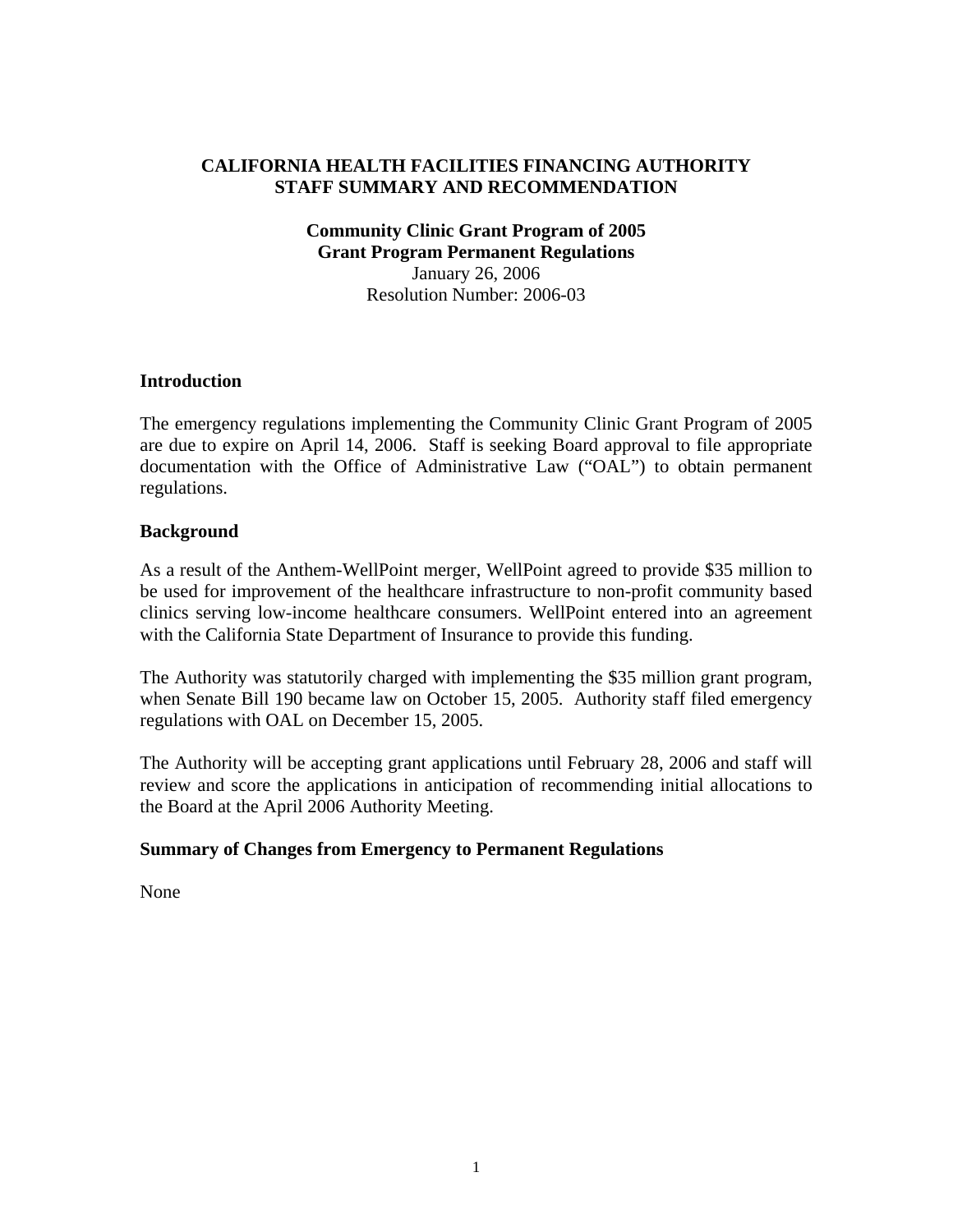### **Anticipated Timeline**

The following is the anticipated timeline for the adoption of regulations:

| January 26, 2006 | File Notice of Proposed Rulemaking with OAL.                                                                   |
|------------------|----------------------------------------------------------------------------------------------------------------|
| February 3, 2006 | Notice of Proposed Rulemaking is published in the<br>California Register.                                      |
| March 14, 2006   | File re-adoption of Emergency Rulemaking File<br>with OAL.                                                     |
| March 21, 2006   | Public comment period closes.                                                                                  |
| March 23, 2006   | Public Hearing, if requested.<br>-Revise regulations as needed and re-notice a<br>15-day period, if necessary. |
| April 27, 2006   | Return to Authority with amended regulations<br>for Authority approval.                                        |
| May 1, 2006      | Submit Rulemaking File to OAL.                                                                                 |
| June 12, 2006    | OAL approves Permanent Regulations and files<br>permanent regulations with the Secretary of State.             |
| July 12, 2006    | Permanent Regulations become effective.                                                                        |

As noted in the timeline, staff anticipates returning to the Authority in April 2006 to discuss any public comments received and any changes to the proposed permanent regulations.

### **RECOMMENDATION:**

Staff recommends the Authority approve the initial process to adopt permanent regulations for the new grant program, by authorizing staff to obtain public comment for the attached regulations, distribute any changes or additions to the regulations as a result of public comments and proceed with all other OAL procedure in order to obtain permanent regulation status.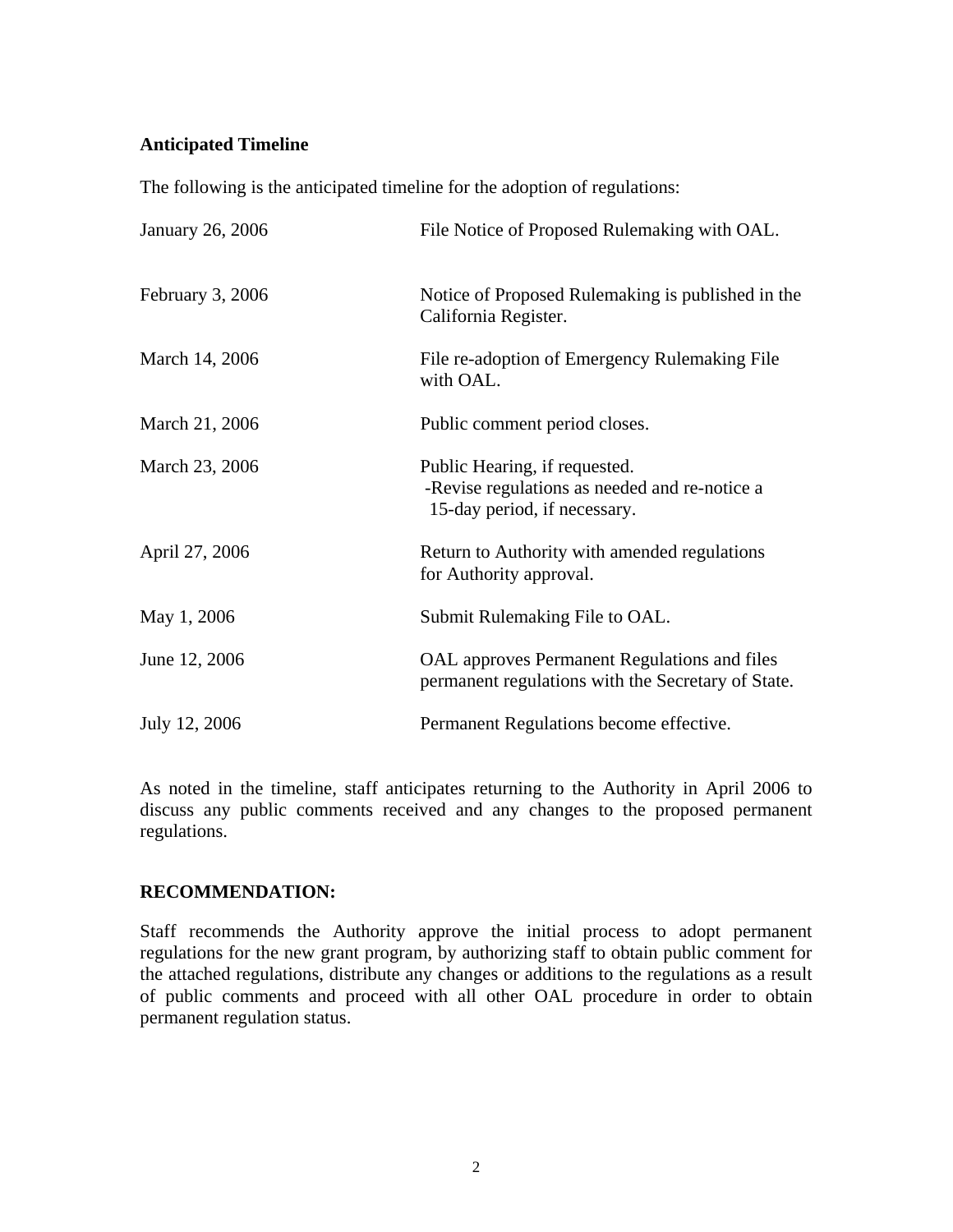# **TEXT OF REGULATIONS**

# **ADOPT: CALIFORNIA CODE OF REGULATIONS Title 4 Division 10, Chapter 3 The Community Clinic Grant Program of 2005**

### **Section 7075. Definitions**

The following words and phrases, as used in this Chapter are defined as follows:

(a) "Act" – means the Cedillo-Alarcón Community Clinic Investment Act of 2000, as set forth in Section 15438.6 of the Government Code, as amended by Stats. 2005, ch. 493.

(b) "Applicant" - means a Clinic applying for Grant funds under the Community Clinic Grant Program of 2005.

(c) "Application Form" - means the written request by an Applicant to the Authority for a Grant under the Community Clinic Grant Program of 2005, which includes pages 1-15, Attachments A-D and all materials submitted with Form # CHFFA 6 Rev. 10-2005. If necessary, the Application Form for the Second  $(2<sup>nd</sup>)$  Funding Round shall be developed at a future date.

(d) "Audited Financial Statements"- means an examination and report of the financial activities of an eligible Applicant for fiscal year 2004 (or a more recent audit for the Second  $(2<sup>nd</sup>)$  Funding Round, if necessary), performed by an independent accounting firm under generally accepted accounting principles.

(e) "Authority" - means the California Health Facilities Financing Authority.

(f) "Authority Staff" - means employees of the Authority.

 $(g)$  "Broad Geographic Distribution" - means that approximately eight million dollars (\$8) million) in Grant funds will be allocated to each of the following four geographic regions for Projects in that region:

- (1) Central Coast: the counties of Mendocino, Sonoma, Marin, Napa, Solano, Contra Costa, Alameda, Santa Clara, San Benito, Monterey, Santa Cruz, San Mateo, and San Francisco;
- (2) Los Angeles/Ventura: the counties of Los Angeles and Ventura;
- (3) Northern/Central: the counties of Del Norte, Humboldt, Siskiyou, Trinity, Shasta, Modoc, Lassen, Tehama, Glenn, Butte, Plumas, Sierra, Yuba, Sutter, Lake, Colusa, Yolo, Sacramento, El Dorado, Placer, Nevada, Amador, Alpine, Calaveras, San Joaquin, Stanislaus, Tuolumne, Mono, Mariposa, Merced, Madera, Fresno, Kings, Tulare, and Inyo;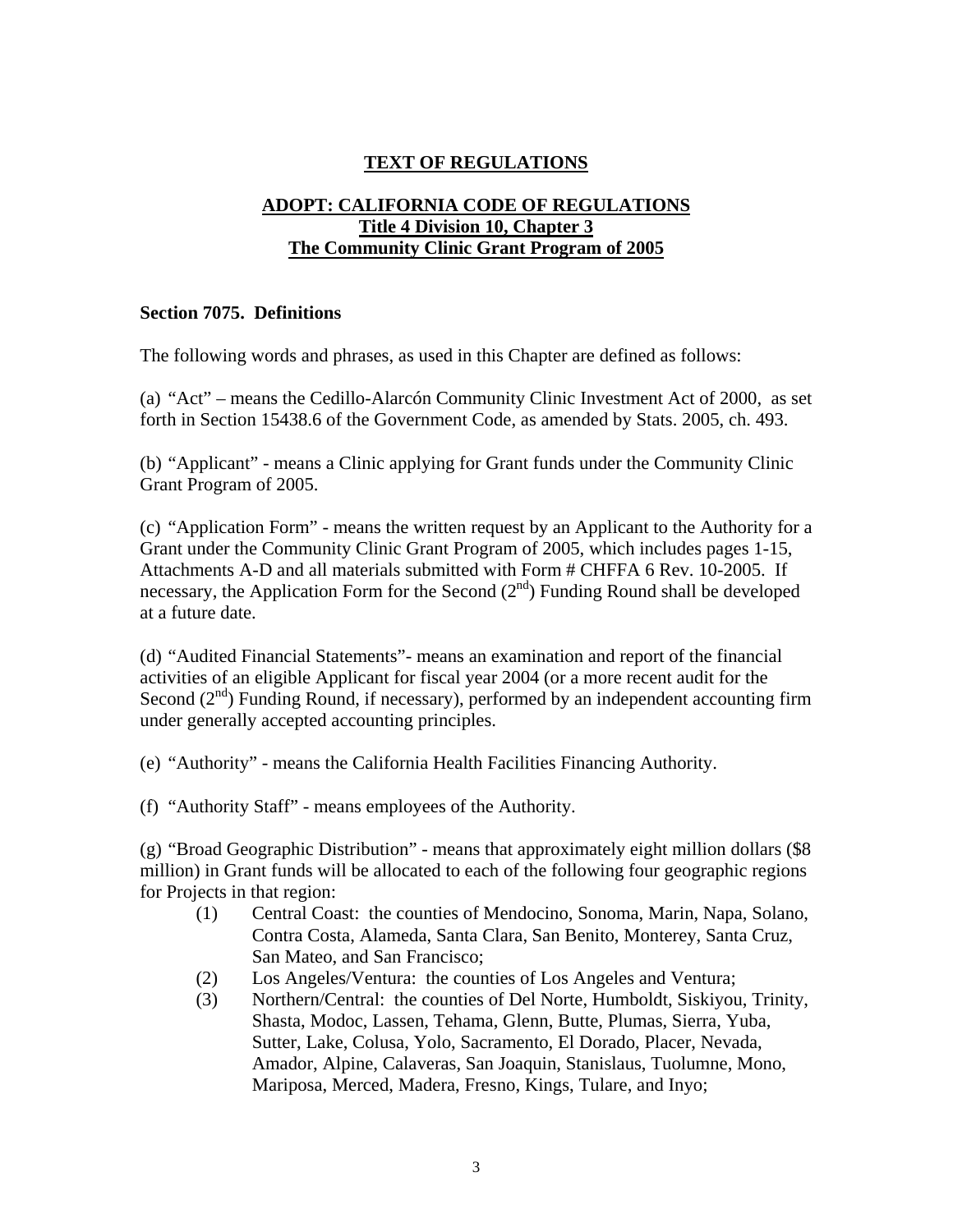(4) Southern California: the counties of San Luis Obispo, Santa Barbara, Kern, San Bernardino, Orange, Riverside, San Diego, and Imperial.

The balance of funds in excess of \$32 million shall be allocated on the basis of total points received by each Applicant, regardless of geographic location.

(h) "Clinic" - means a "Community Clinic" or "Free Clinic", as defined by Section 1204(a) of the Health and Safety Code that has been licensed by the State Department of Health Services as of January 1, 2004. "Clinic" also includes a Clinic, as described in Section 1206(c) of the Health and Safety Code, that is exempt from licensure and conducted, maintained or operated by a federally recognized Indian tribe or tribal organization, as defined in Section 450 or 1601 of Title 25 of the United States Code, and which is located on land recognized as tribal land by the federal government.

(i) "Community Clinic Grant Program of 2005" or "program"– means the program resulting from the Act.

(j) "Commissioner" – means the California Insurance Commissioner.

(k) "Completed Project" – means an eligible Project that is completed (in place and fully operational).

(l) "Executive Director" - means the Executive Director of the Authority.

(m)"Expansion of Services" – Adding a new service or expanding capacity to an existing service.

(n) "Final Allocation" – means the amount of funds awarded to an Applicant by the Authority based on an Initial Allocation that has been adjusted according to the total amount of funds available for distribution, Broad Geographic Distribution and any appeals approved by the Authority.

(o) "First (1st) Funding Round" – means the Funding Round (1st) for which an application is due on the final filing date noticed in the Application Form.. Funding available for the First (1st) Funding Round is equal to \$35 million (\$35,000,000), plus interest earnings on these funds, plus any remaining funds from the Grant program previously authorized and funded by Section 15438.6 of the Government Code, as enacted by Stats. 2000, ch. 99.

(p) "Going Concern Qualification" - means a finding by an independent accounting firm that the carrying value of an entity's assets will be realized and its liabilities will be liquidated in the ordinary course of continuing business activity.

(q) "Grant" - means a Final Allocation approved by the Authority.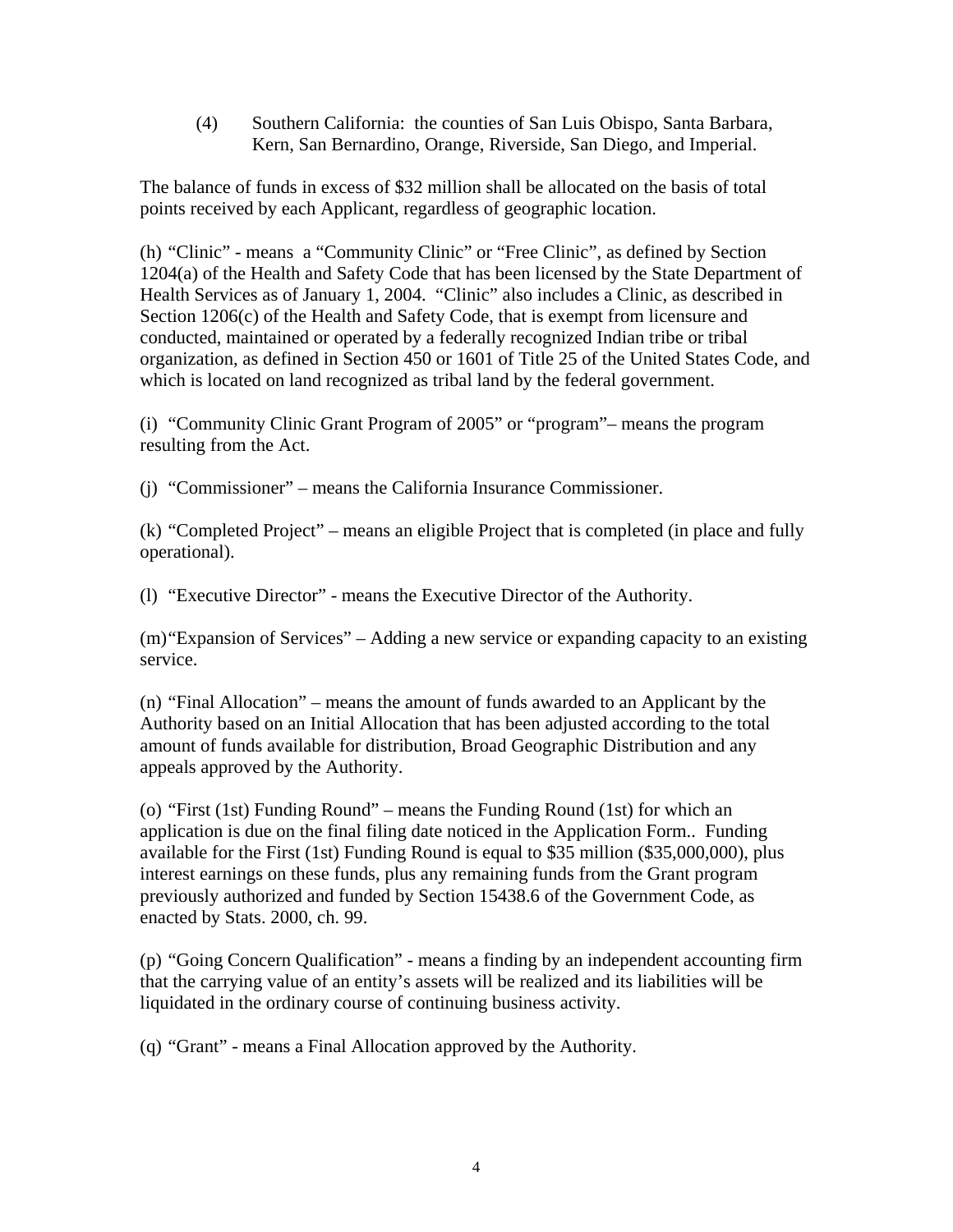(r) "Grant Agreement" – means a separate agreement between the Authority and Grantee which specifies the terms and conditions of the grant as specified in Section 7092

(s) "Grantee" – means an Applicant that has received Grant approval by the Authority.

(t) "Health Professional Shortage Areas (HPSAs)" – means those areas or facilities designated as having a shortage of health professionals by the Secretary of the U.S. Department of Health and Human Services in accordance with Section 254e of Title 42 of the United States Code. (Federal law also recognizes facility HPSAs.)

(u) "Improvement of Services" means an improvement in the quality of care provided to existing patients.

(v) "Indigent Care" – means a ratio calculated by Authority Staff between the number of Indigent patients and the number of total patients that are reported by each Applicant in its 2004 annual report on file with the Office of Statewide Health Planning and Development pursuant to Section 1216 of the Health and Safety Code.

(w) "Initial Allocation" - means an Authority Staff-level decision granting an allocation to an Applicant based on score and rank, adjusted according to the total amount of funds available for distribution and for Broad Geographic Distribution.

(x) "Medically Underserved Areas (MUAs)" – means those areas designated as medically underserved by the Secretary of the U.S. Department of Health and Human Services as published in the Federal Register from time to time in accordance with Section 51c.102 of Title 42 of the Code of Federal Regulations.

(y) "Medically Underserved Populations (MUPs)" – means the population of an urban or rural area designated as medically underserved by the Secretary of the U.S. Department of Health and Human Services in accordance with Section 254b of Title 42 of the United States Code.

(z) "Memorandum of Understanding (MOU)" – means the agreement entered between the California Insurance Commissioner and the Authority authorizing the Authority to administer this program and providing the basic parameters for the program.

(aa) "Project" - means the construction, expansion, remodeling, renovating, acquiring furnishing, or equipping of a Clinic, and includes the removal, installation, and maintenance of electronic and non-electronic equipment, as well as the reasonable costs associated with training personnel on the use of the new equipment. Project does not include normal operating expenditures, non-capital equipment, refinancing, or reimbursement of expenditures prior to the Final Allocation date. No pre-construction costs are allowed, except for eligible permit and planning fees.

(bb) "Project Period" means a defined beginning and end date approved by the Authority for implementation of the Project.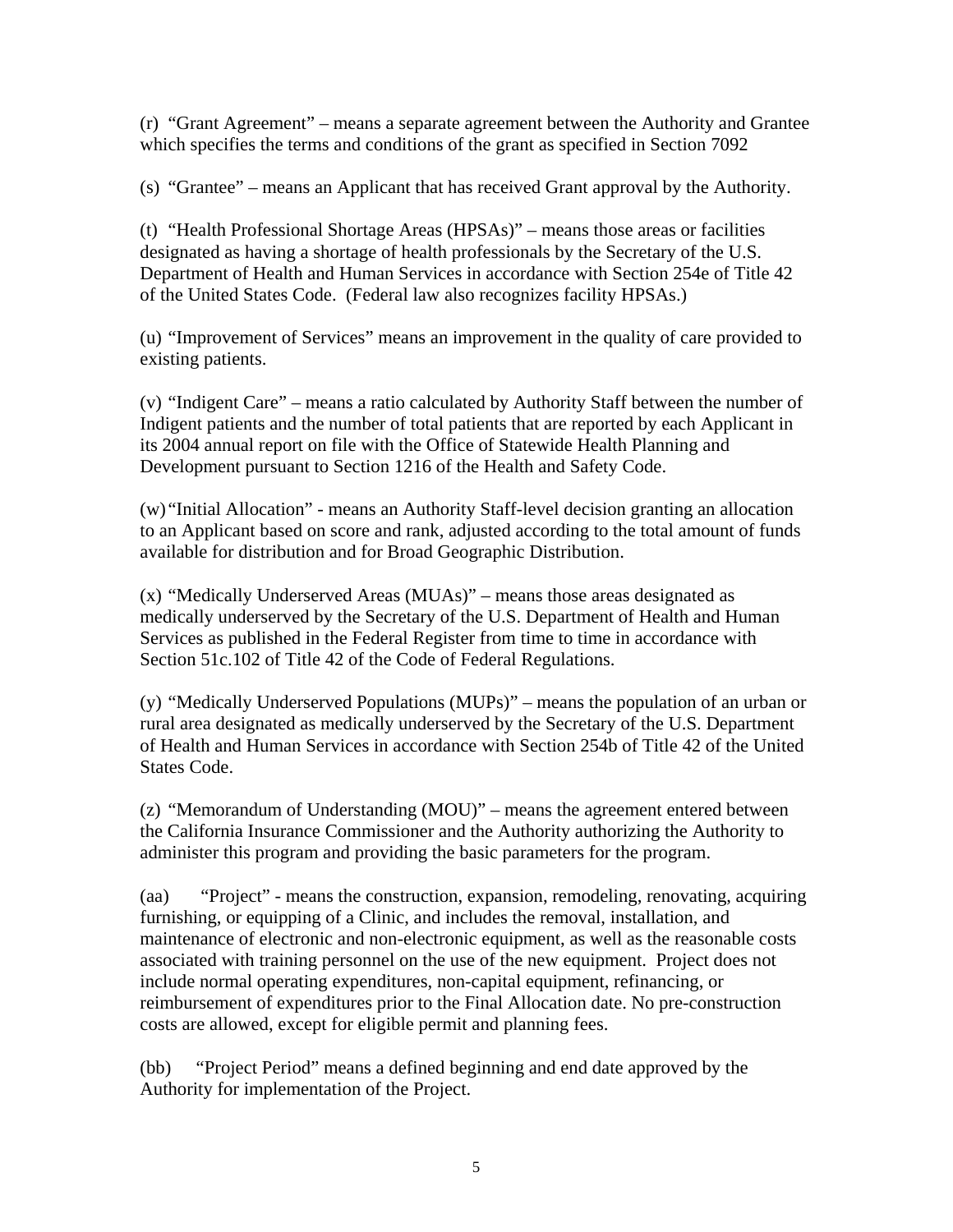(cc) "Second  $(2<sup>nd</sup>)$  Funding Round" – means funding of grants after the First Round Funding, subject to funds being available.

(dd) "Special Needs Populations" – means a population of patients with serious chronic or acute conditions that require an extraordinary level of experience and care to provide health care services that result in extraordinary costs to a Clinic.

(ee) "Total Grant Funds" means \$35 million, plus interest earnings on these funds, plus any forfeited funds returned from Grantee's back to the Authority, plus remaining funds from the grant program previously authorized and funded by Section 15438.6 of the Government Code, as enacted by Stats. 2000, ch. 99.

(ff) "Total Net Assets" – means the total equity of a non-profit organization, representing the difference between its total assets and its total liabilities, as shown on the Applicant's final Audited Financial Statement for 2004, or if not available Federal Income Tax Form 990 for 2004.

(gg) "Uncompensated Care" – means a population of patients measured as a ratio calculated by Authority Staff comparing self-pay and non-pay patient encounters with total patient encounters, as reported by primary care and specialty clinics with the Office of Statewide Health Planning and Development in accordance with Section 1216 of the Health and Safety Code, as shown in the annual report for 2003.

(hh) "Underinsured Population" – means the number of patients having partial health insurance coverage and required to self-pay or pay on a sliding scale for all or part of their health care services not provided by their health insurance program or plan.

(ii) "Uninsured Population" – means a population of patients measured as a ratio calculated by Authority Staff comparing patient encounters from the Child Health and Disability Prevention Program (CHDP), the Medically Indigent Services Program (MISP), the County Medical Services Program (CMSP), the Expanded Access to Primary Care Program (EAPC), other county programs, other state programs, self-pay and nonpay encounters with total patient encounters filed by primary care and specialty clinics with the Office of Statewide Health Planning and Development in accordance with Section 1216 of the Health and Safety Code, as shown in the annual report for 2004.

(jj) "Waiting List – means a list of Applicants who are waiting for Grant funds, if Grant funds are available after the funding of the First (1st) Funding Round.

(kk) "Working Capital" – means the excess of current assets over current liabilities, as shown on the Applicant's 2004 Audited Financial Statements or Federal Tax Form 990.

Note: Authority Cited: Sections 15437 and 15438.6 (d) of the Government Code. Reference: Sections 15438 (q) and 15438.6 of the Government Code.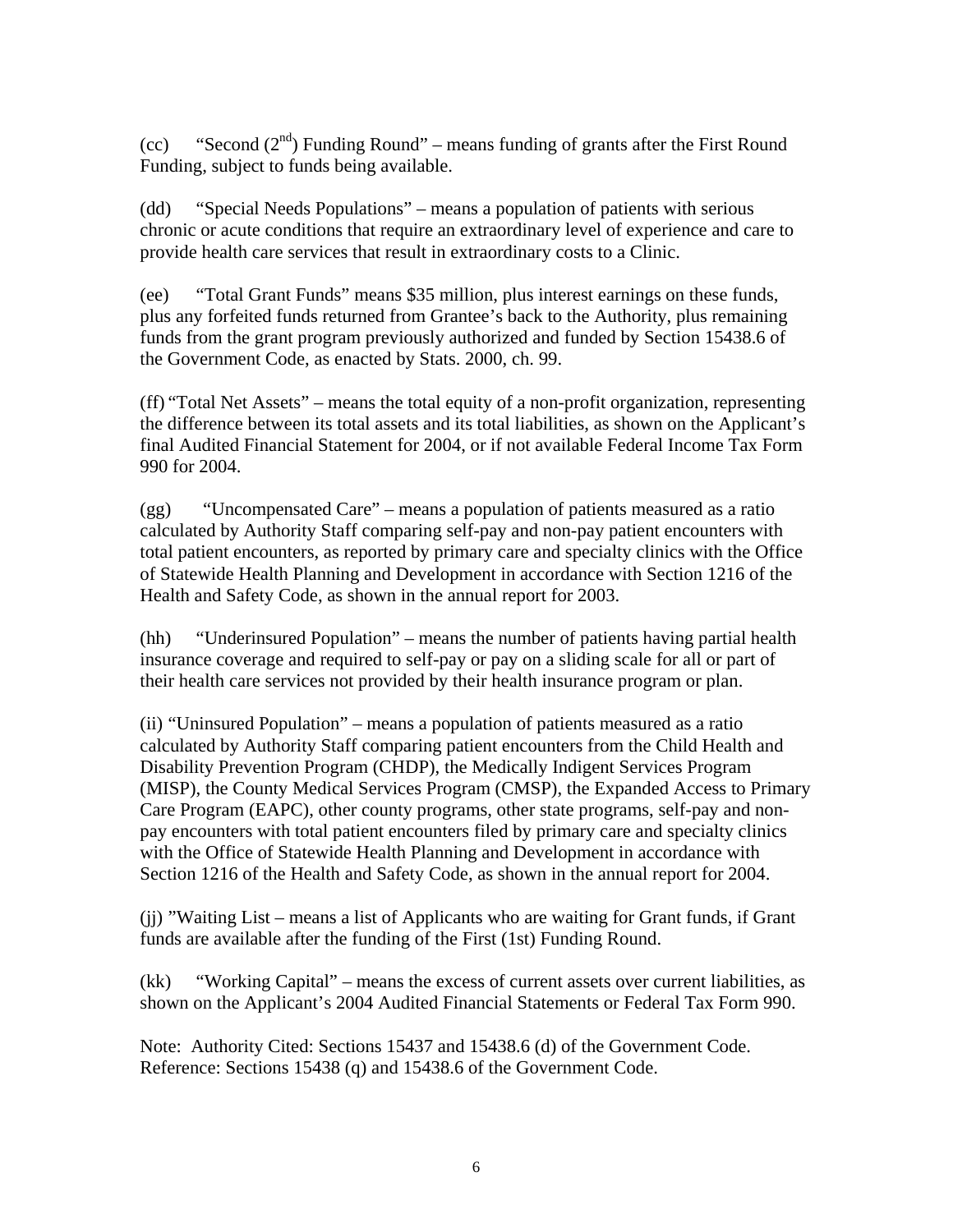#### **Section 7076. Eligible Clinic**

- (a) A Clinic shall be eligible to apply for a Grant if all of the following conditions are met:
	- (1) the 2004 Audited Financial Statements of the Clinic do not contain any Going Concern Qualification;
	- (2) the Project completion timeline is within eighteen (18) months from the date of Final Allocation;
	- (3) the Clinic has submitted to the Authority a completed Application Form; and
	- (4) the Clinic has filed an annual report to the Office of Statewide Health Planning and Development pursuant to Section 1216 of the Health and Safety Code, except those Clinics that are exempt from this requirement. Clinics that are exempt from filing annual reports must submit the data as requested by the Authority in Attachment D of Application Form #CHFFA 6, Rev. 10-2005.
- (b) If a Clinic does not meet the conditions in subdivision (a), the Clinic shall be deemed ineligible and will not be considered for funding.
- (c) If the Clinic proposes to use Grant funds for a Project other than equipment acquisition on certain property, the Clinic shall provide evidence that either:
	- (1) The Clinic owns the property, or
	- (2) the Clinic is a lessee under a lease agreement that will continue for at least five years after the Completed Project date.
- (d) If the Clinic proposes to use Grant funds for a Project that includes permit fees, project planning fees, or land acquisition costs, the Clinic shall provide the Authority with reasonable assurance, at the Authority's discretion, that any of these are components of a larger Project that will meet the program objectives.

Note: Authority Cited: Sections 15437 and 15438.6 (d) of the Government Code. Reference: Sections 15438 (q) and 15438.6 (b) and (c), (d), (g) and (j) of the Government Code.

### **Section 7077. Eligible Project**

Grants shall be used for purposes as defined under "Project" in Section 7075.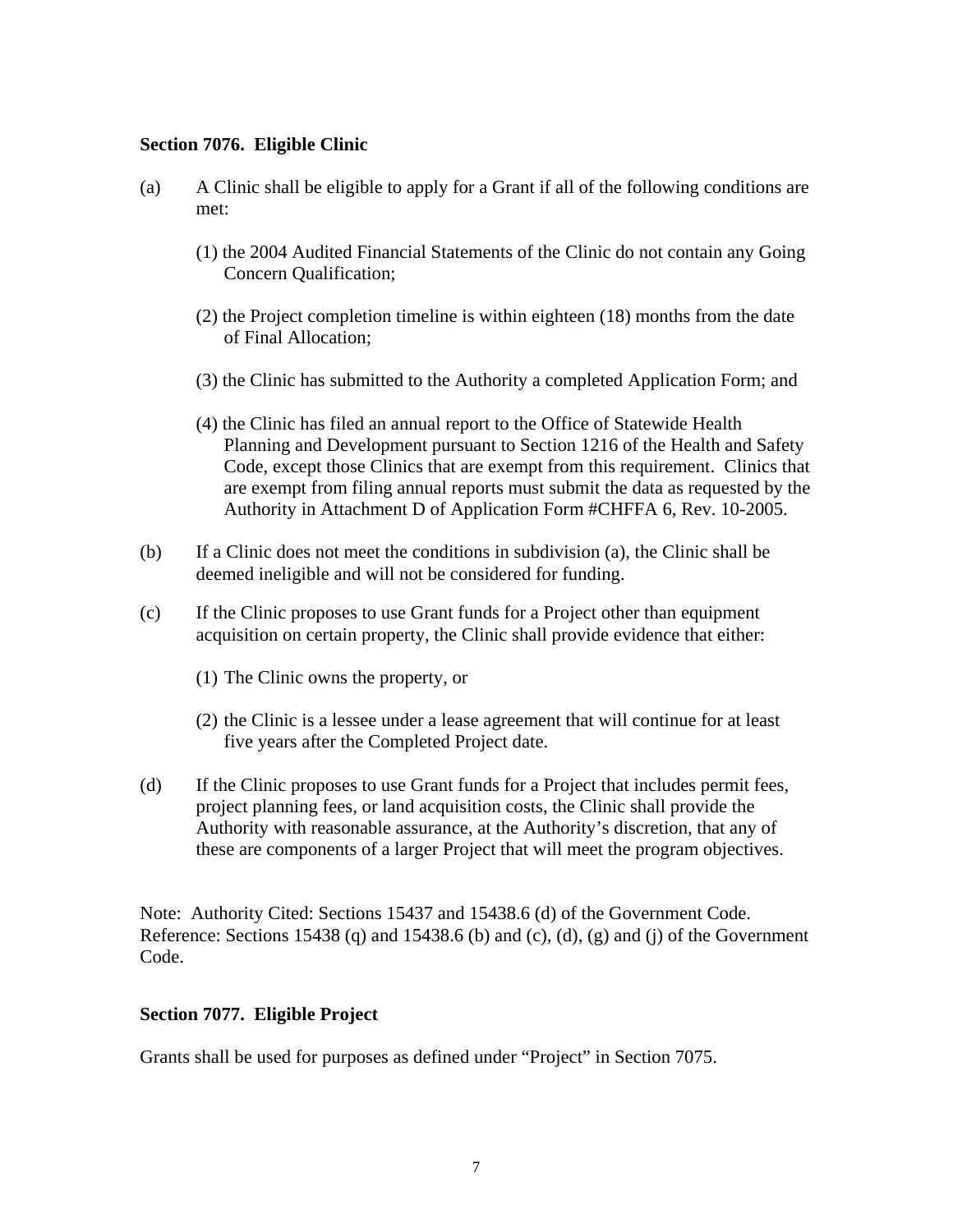Note: Authority Cited: Sections 15437 and Sections 15438.6 (d) of the Government Code. Reference: Sections 15438 (q) and 15438.6 of the Government Code.

# **Section 7078. Maximum Grant, First Funding Round**

No Grant shall exceed two hundred fifty thousand dollars (\$250,000) per Clinic. If an organization consists of or is affiliated with more than one Clinic, then each eligible Clinic may receive Grant funds of up to two hundred and fifty thousand dollars (\$250,000). However, no organization along with its affiliates may receive Grant funds in excess of seven hundred and fifty thousand dollars (\$750,000). If an organization receives Grant funds in excess of two hundred and fifty thousand dollars (\$250,000) as permitted by this section, the entire amount may be expended among approved projects, as reflected in the organization's Application(s).

Note: Authority Cited: Sections 15437 and 15438.6 (d) of the Government Code. Reference: Sections 15438 (q) and 15438.6 of the Government Code.

# **Section 7079. Maximum Grant, Second Funding Round**

If Grants are awarded pursuant to Section 7089, the process for determining Maximum Grants for the Second Funding Round shall be adopted at a future date.

Note: Authority Cited: Sections 15437 and 15438.6 (d) of the Government Code. Reference: Sections 15438 (q) and 15438.6 of the Government Code.

# **Section 7080. Application Form/Submission**

Blank Application Forms are available from the Authority and the Authority's website and may be referred to as the Community Clinic Grant Program of 2005 Grant Application Form #CHFFA 6, Rev. 10-2005, which is hereby incorporated by reference. The Applicant shall submit a completed Application Form in the manner set forth in Sections 7081 and 7082 of this chapter. The Community Clinic Grant Program of 2005 Overview and Instructions for Grant Application, Form # CHFFA 6, Rev. 10-2005 are hereby incorporated by reference.

Note: Authority Cited: Sections 15437 and 15438.6 (d) of the Government Code. Reference: Sections 15438 (q) and 15438.6 (b), (d) and (j) of the Government Code.

# **Section 7081. Application Form Submission**

(a) Application Forms shall be submitted in duplicate to the Authority. Applications must be received on or before 5:00 pm on the final filing date noticed in the Application Form. Application Forms received after the final filing date/time will not be accepted for review or evaluation and will be returned to the Applicant by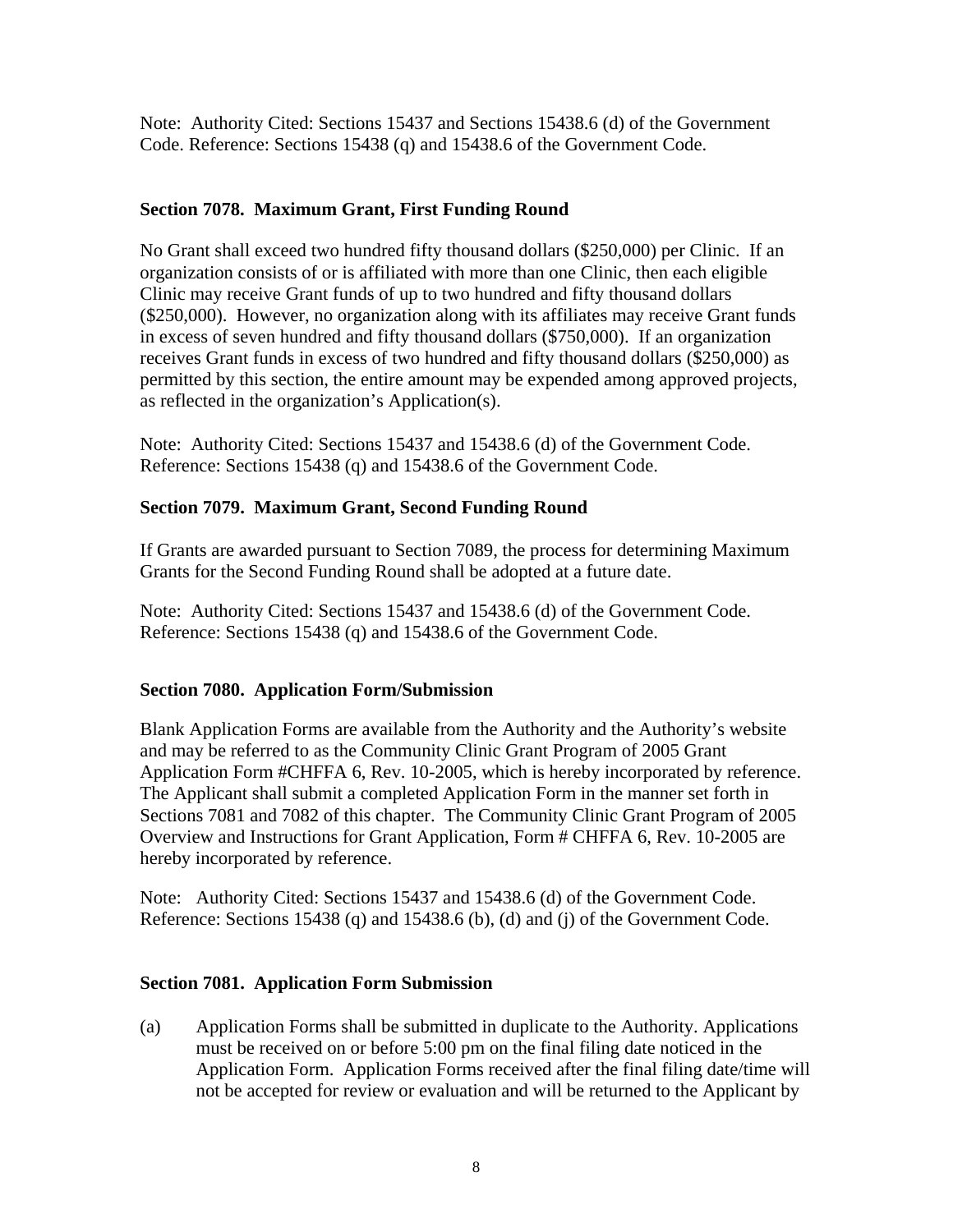mail. Application Forms shall be considered complete and final as of the date received. The Authority Staff shall NOT accept additional written information after the application is received, for purposes of evaluating the Application Form, unless requested by the Authority.

(b) When the Applicant is part of or is affiliated with an organization that consists of or is affiliated with more than one Clinic, the Applicant's Application Form shall list all Clinics that are part of or affiliated with the Applicant.

Note: Sections 15437 and 15438 (d) of the Government Code. Reference: Sections 15438 (q) and 15438.6 of the Government Code.

### **Section 7082. Content of Application Form**

The following information shall accompany the Application Form:

- (a) Financial Information. Applicants shall submit a copy of their 2004 final Audited Financial Statements (drafts not permitted). If an Applicant certifies that an audit was NOT completed for the year 2004, the Applicant shall submit a copy of its 2004 Federal Tax Return - Form 990
- (b) Organizational information. Applicants shall submit:
	- (1) a copy of their tax-exemption letter from both the Internal Revenue Service and the State Franchise Tax Board; and
	- (2) a copy of their most recent license or licenses (if the application references other licensed clinics), or notification of exemption from licensure, from the State Department of Health Services.
- (c) Legal Information. The Applicant shall complete a legal status questionnaire.
- (d) Agreement and Certification. The Applicant shall agree and certify to the following terms and conditions as a requirement of receiving any Grant. The agreement and certification shall be executed by the Executive Director or Chief Executive Officer, Chief Financial Officer, or other authorized officer of the Applicant, on behalf of the Applicant. The authorized officer of the Applicant shall agree and certify to the following terms and conditions as a requirement of receiving any Grant:
	- (1) The information contained in the Application Form and attachments is true and correct to the best of his or her knowledge and belief and understands that any misrepresentation may result in the cancellation of a Grant and other actions permitted by law and the Grant Agreement.
	- (2) The Applicant may be required to return all or a portion of the Grant if the Applicant fails to complete the Project as approved. In cases where the Grant will fund permit fees, planning fees, or land acquisition costs as part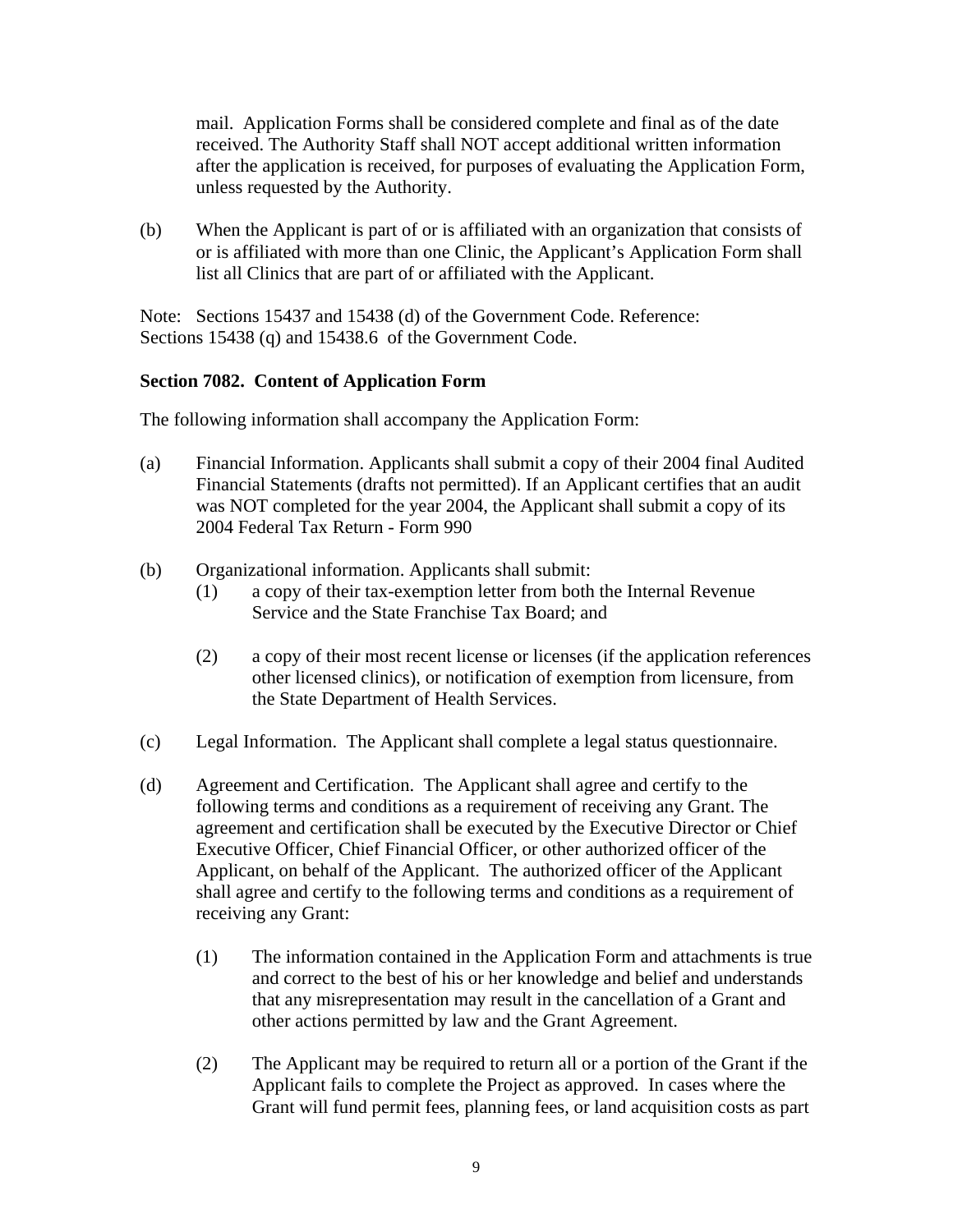of an approved Project, the Applicant may be required to return all Grant funds if the Authority cannot determine the associated larger Project has been completed, based on the timelines provided within the Application Form.

- (3) Grant funds will be used only for the Project described in the Application Form, unless a change in the Project is approved in writing by the Authority or Authority Staff pursuant to Section 7090.
- (4) If a Federal Tax Return Form 990 was submitted in lieu of an Audited Financial Statement, no audit of financial statements was performed for 2004.
- (5) The financial records of the Project are subject to audit and inspection by the Authority, California Department of Insurance or its designee, and/or the Commissioner.
- (6) The Applicant has disclosed all information requested in the legal status questionnaire.
- (7) The Applicant will notify the Authority in writing at the time of Project completion with evidence of completion included.
- (8) The Applicant will provide all documents and information required by law and meets all necessary requirements prior to release of the Grant.

Note: Authority Cited: Sections 15437 and 15438 (d) of the Government Code. Reference: Sections 15438 (q) and 15438.6 of the Government Code.

# **Section 7083. Application Form Evaluation**

(a) Application Forms shall be reviewed and evaluated by Authority Staff within 60 days from the filing deadline according to the evaluation criteria described in Section 7084.

Note: Authority Cited: Sections 15437 and 15438 (d) of the Government Code. Reference: Sections 15438 (q) and 15438.6 of the Government Code.

### **Section 7084. Evaluation Criteria**

Authority Staff using a point system, with a maximum of 165 points, will evaluate Grant Applications. Authority Staff shall evaluate each Application Form based on the following criteria:

- (a) Population served. (Maximum sixty (60) points).
	- (1) Uncompensated Care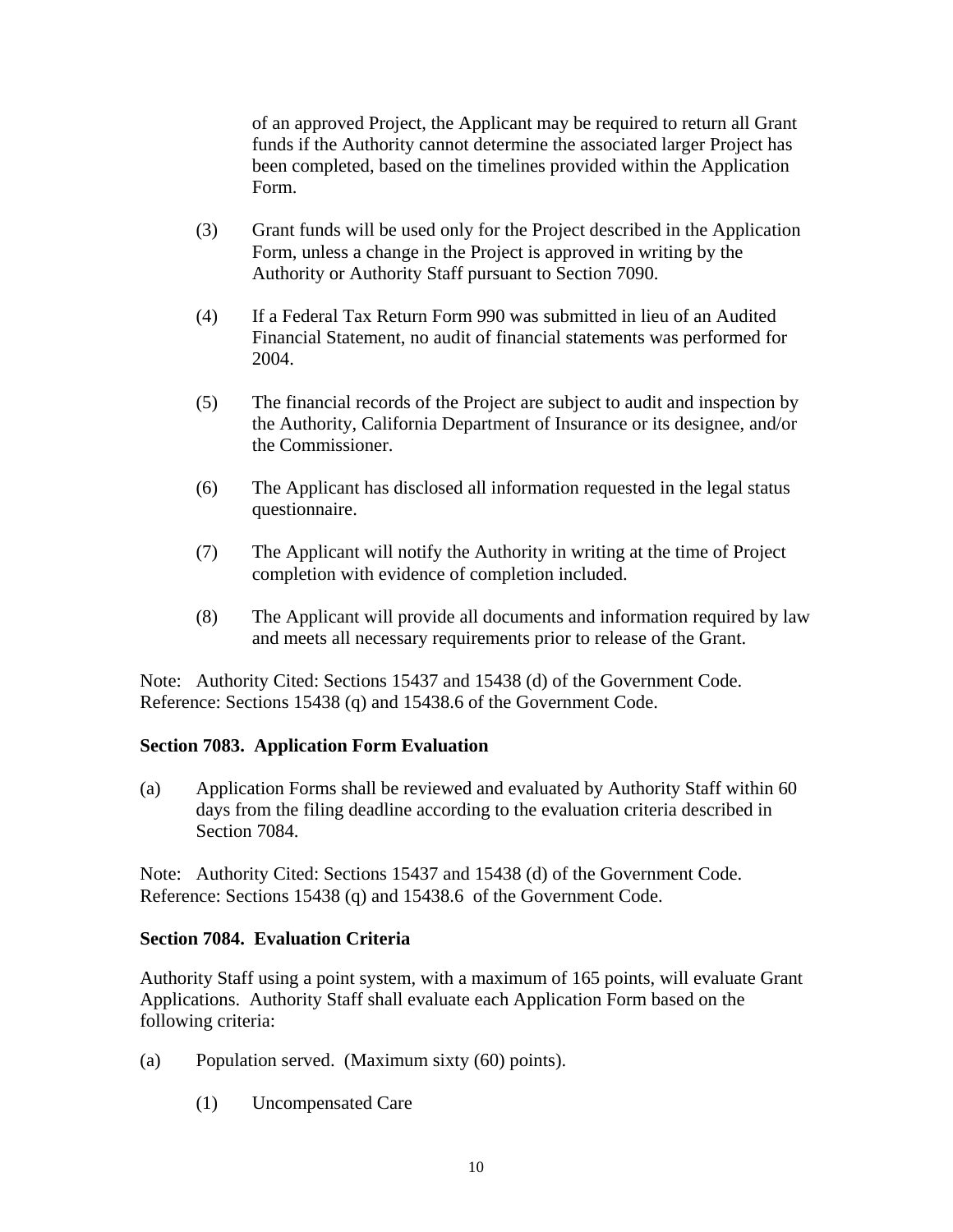The Applicants shall be awarded points based on the amount of Uncompensated Care provided to patients, as reflected by the ratio between the number of Uncompensated Care encounters and the number of total patient encounters that were reported by each Applicant in its 2004 annual report on file with the Office of Statewide Health Planning and Development pursuant to Section 1216 of the Health and Safety Code.

SCORING – The Applicants shall be placed in one of three tiers based on the ratios as calculated by Authority Staff. The Applicants scoring in the upper tier shall receive fifteen (15) points. The Applicants scoring in the middle tier shall receive nine (9) points. The Applicants scoring in the lower tier shall receive zero (0) points.

(2) Indigent Care

The Applicants shall be awarded points based on the amount of care provided to Indigent patients (at or below 200% of the Federal poverty level) as reflected by the ratio between the number of Indigent patients and the number of total patients that are reported by each Applicant in its 2004 annual report on file with the Office of Statewide Health Planning and Development pursuant to Section 1216 of the Health and Safety Code.

SCORING – The Applicants shall be placed in one of three tiers based on the ratios as calculated by Authority Staff. The Applicants scoring in the upper tier shall receive fifteen (15) points. The Applicants scoring in the middle tier shall receive nine (9) points. The Applicants scoring in the lower tier shall receive zero (0) points.

(3) Care to the Uninsured Populations

The Applicants shall be awarded points based on the amount of care provided to the uninsured, as reflected by the ratio between the number of uninsured patient encounters and the number of total patient encounters that were reported by each Applicant in its 2004 annual report on file with the Office of Statewide Health Planning and Development pursuant to Section 1216 of the California Health and Safety Code.

SCORING - The Applicants shall be placed in one of three tiers based on the ratios as calculated by Authority Staff. The Applicants scoring in the upper tier shall receive fifteen (15) points. The Applicants scoring in the middle tier shall receive nine (9) points. The Applicants scoring in the lower tier shall receive zero (0) points.

(4) Care to the Underserved Populations These areas include Health Professional Shortage Areas (HPSAs), Medically Underserved Areas (MUAs), or Medically Underserved Populations (MUPs).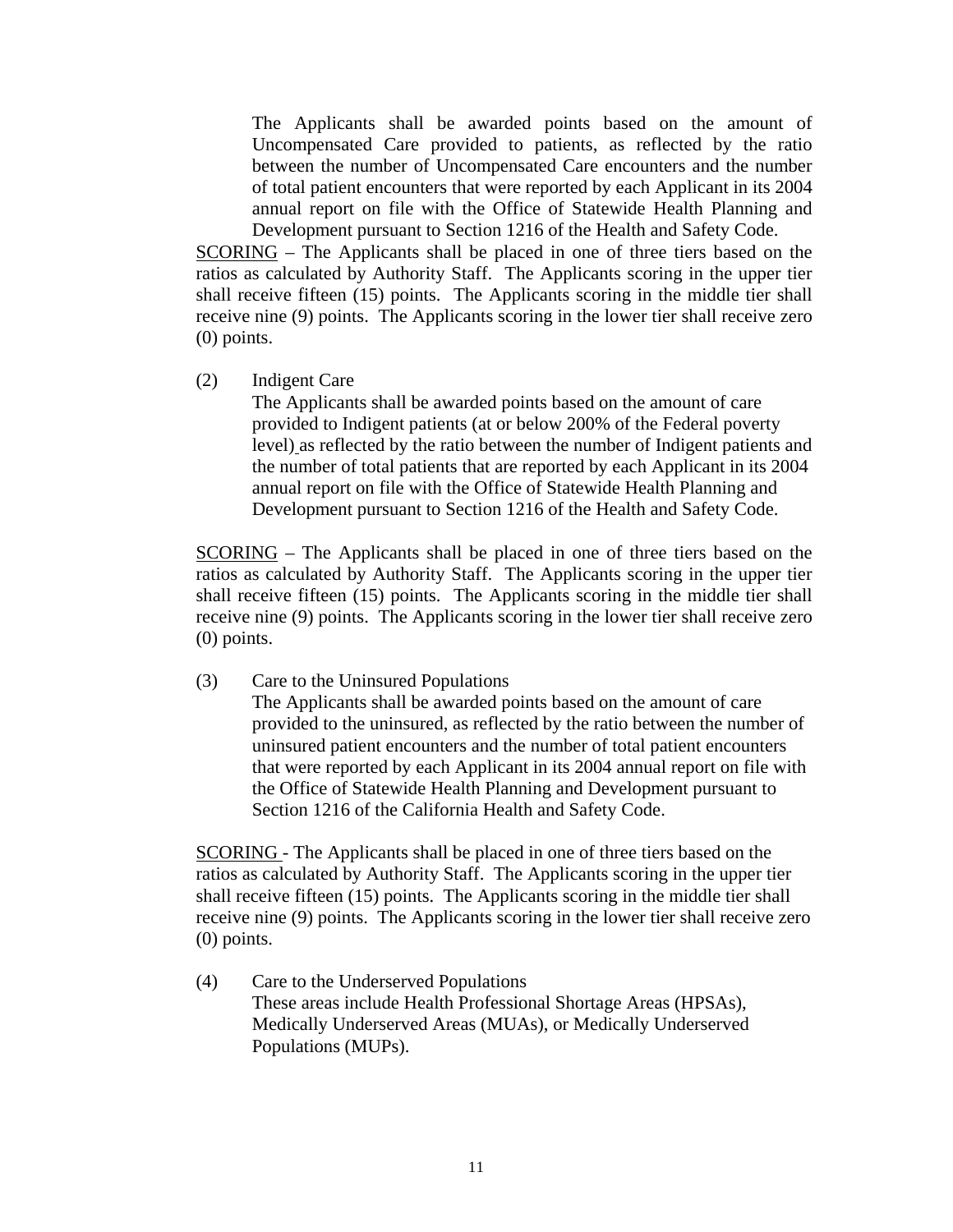SCORING - Applicants located in federally designated shortage areas shall receive ten (10) points.

(5) Special Needs Populations Applicants must include third party statistical data to demonstrate the nature and severity of the special needs.

SCORING - Applicants who serve a Special Needs Population shall receive five (5) points.

(b) Proposed services. (Maximum fifty (50) points) (Points may be awarded under either (1) or (2) but not both.)

Each Applicant shall describe the proposed Project and provide supporting documentation that explains:

- (1) How well the proposed Project will expand services to the indigent, underinsured, and uninsured populations, which will be evaluated by the following:
	- (A) Extent to which the proposed Project reflects a superior understanding and prioritization of community needs, community problems or barriers to accessing health care services within the community, that have been documented by third party sources. (Maximum twenty (20) points)
	- (B) Amount and importance to community of new services that the Project proposes to provide. (Maximum twenty (20) points)
	- (C) Extent to which Applicant justifies achievable and convincing outcomes, and methods that will effectively monitor and evaluate those outcomes. (Maximum ten (10) points)
- (2) If the Project will not result in net additional or new services to existing or new patients, how well the proposed Project will maintain or improve existing services to indigent, underinsured, and uninsured populations, which will be evaluated by the following: (Maximum forty (40) points)
	- (A) Extent to which the proposed Project reflects a superior understanding and prioritization of community needs, community problems or barriers to accessing health care services within the community that have been documented by third party sources. (Maximum fifteen (15) points)
	- (B) Amount and importance to community of services that the Project proposes to maintain that otherwise might be eliminated, or extent to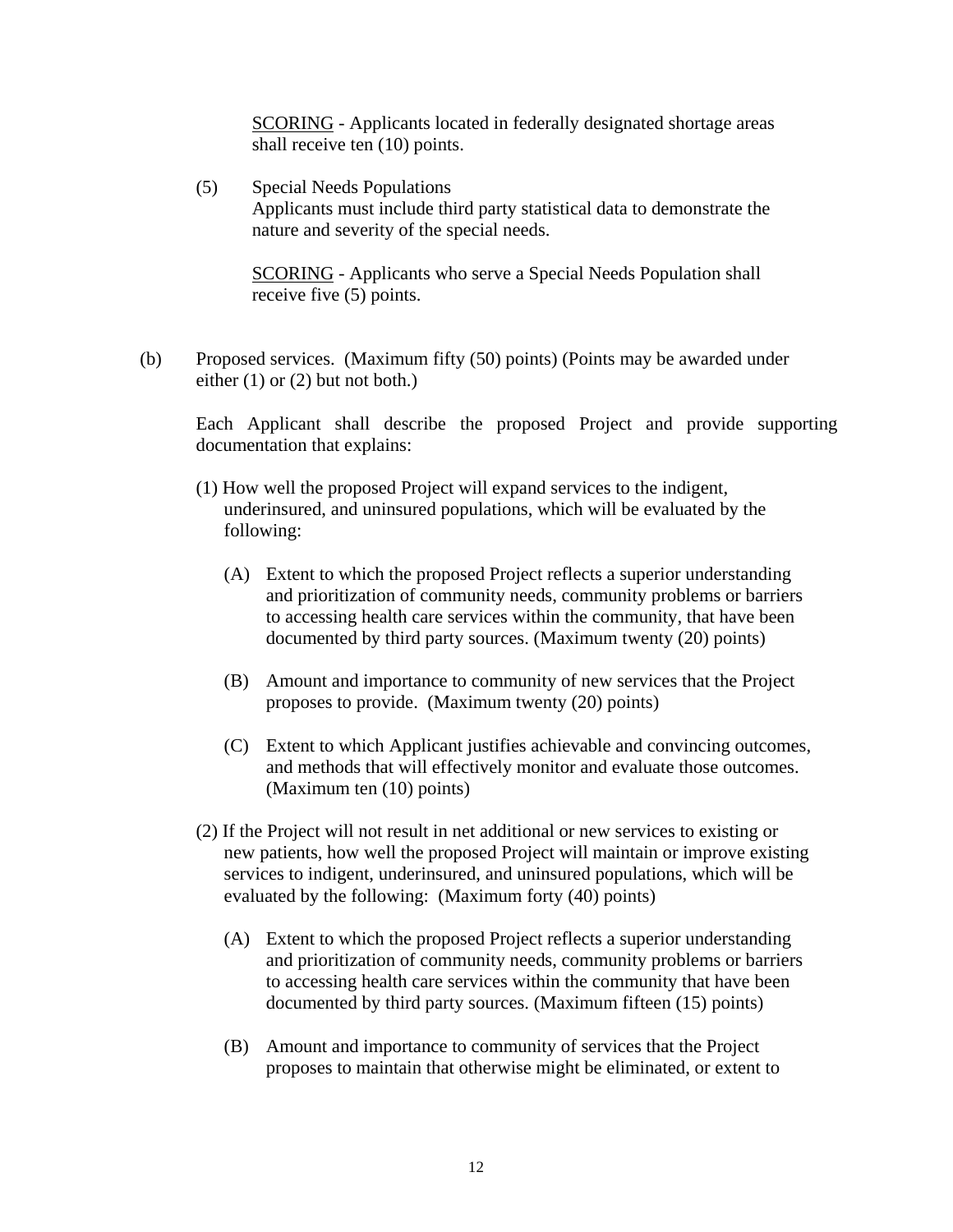which the proposed Project will improve existing services. (Maximum fifteen (15) points)

- (C) Extent to which Applicant demonstrates achievable and convincing outcomes, and methods that will effectively monitor and evaluate those outcomes. (Maximum ten (10) points)
- (c) Financial capacity. (Maximum 20 points). Authority Staff shall review each Applicant's 2004 Audited Financial Statements (or 2004 Federal Tax Form 990) and shall assign points based on the Total Net Assets and Working Capital of the Applicant.

(1) The Total Net Assets of each Applicant shall be evaluated as follows:

| <b>Total Net Assets</b>          | Points                   |
|----------------------------------|--------------------------|
| Less than or equal to $$250,000$ | 10                       |
| \$250,000-\$500,000              | $\overline{\phantom{1}}$ |
| \$500,000-\$750,000              |                          |
| \$750,000 and above              |                          |

(2) The Working Capital of each Applicant shall be evaluated as follows:

| Percent Of Project        | Points |
|---------------------------|--------|
| Less than or equal to 10% | 10     |
| 11%-30%                   |        |
| 31%-40%                   |        |
| 41% and above             |        |

- (d) Project timeline/readiness/feasibility (Maximum of 35 points).
	- (1) Authority Staff shall determine how well each Applicant demonstrates project timelines/readiness and feasibility based upon the following:

(A) A Project timeline that includes the following (not scored, but required):

- (1) An expected start date (e.g., construction start date(s) and/ or equipment purchase date(s)).
- (2) An expected completion date (e.g., construction completion date(s), acquisition completion dates, and/or equipment installation date(s)).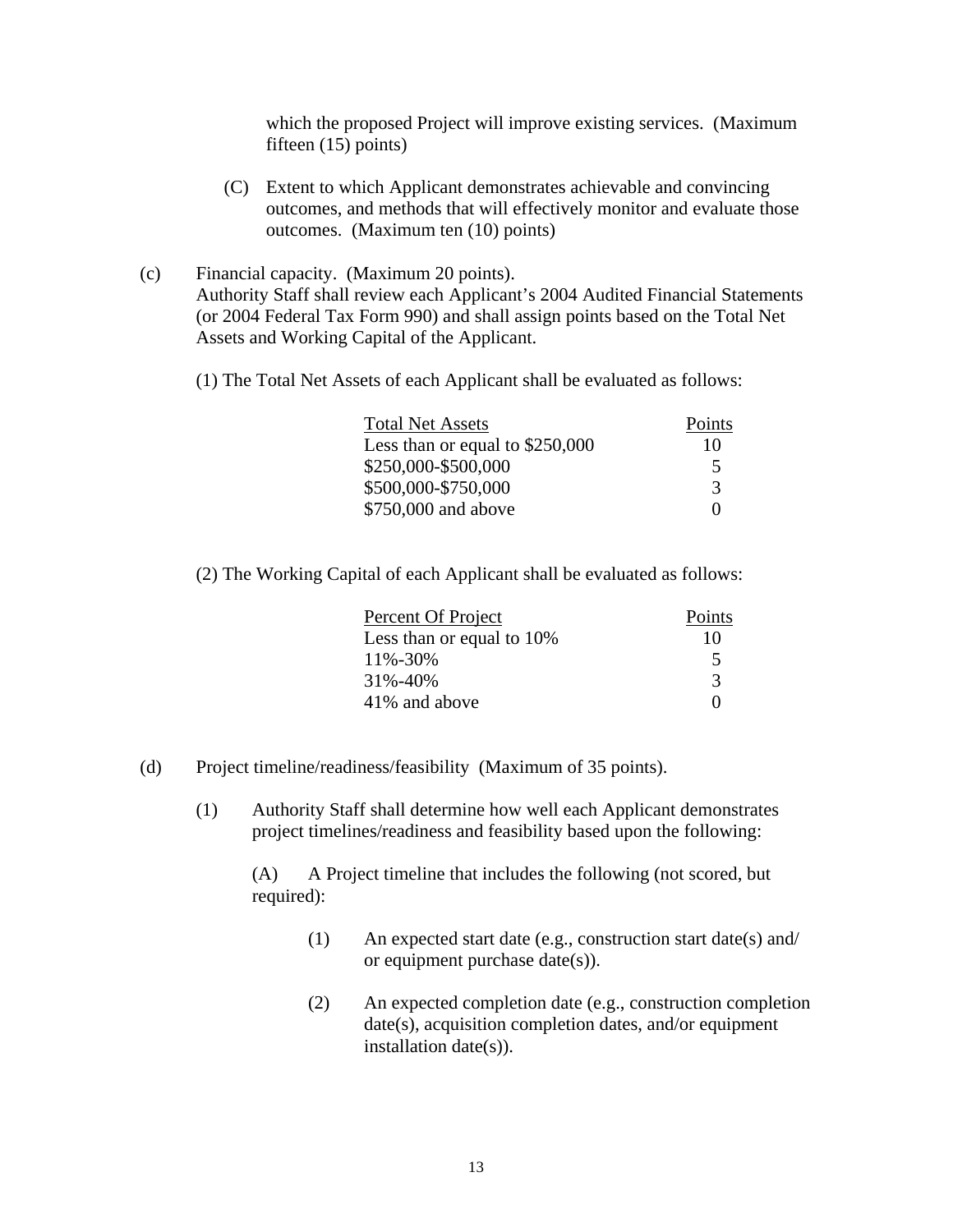- (3) Problems anticipated in implementing the Project and how problems will be managed to ensure timely completion.
- (B) Project readiness after a review of all of the following: (Maximum twenty (20) points)
	- (1) For all Projects with the exception of equipment acquisition Projects, each Applicant shall submit estimates of Project costs and evidence of property ownership or, if the property is leased by a Clinic, a copy of the lease agreement extends at least 5 years from the Completed Project date. The Applicant shall also provide building permits and/or executed construction contracts, if available. An Applicant with a Project that does not yet have an executed construction contract or building permit, but is actively in the process of obtaining one, shall provide a detailed statement that explains the status of obtaining the document.
	- (2) For Projects that include the acquisition of real property, each Applicant shall submit a copy of an executed purchase and sale agreement/option agreement (or status of obtaining one) or other evidence of site control to the satisfaction of the Authority.
	- (3) For equipment acquisition Projects, each Applicant shall submit a specific list of items and cost estimates of equipment or copies of invoices, and if applicable, cost estimates of equipment removal, installation and implementation.
	- (4) If funding sources other than the Grant are required to complete the Project, each Applicant shall provide approval or commitment letters from the other funding sources, confirming that the funding is secured and available in accordance with the Project timeline and budget.
- (C) Whether implementation of the Project is feasible (Maximum 15 points.)
	- (1) Each Applicant shall submit plans for Project implementation that includes credible staffing, operations and reimbursement figures. If the Project will result in an expansion of services, the Applicant shall provide an organization chart identifying key personnel for the expanded services.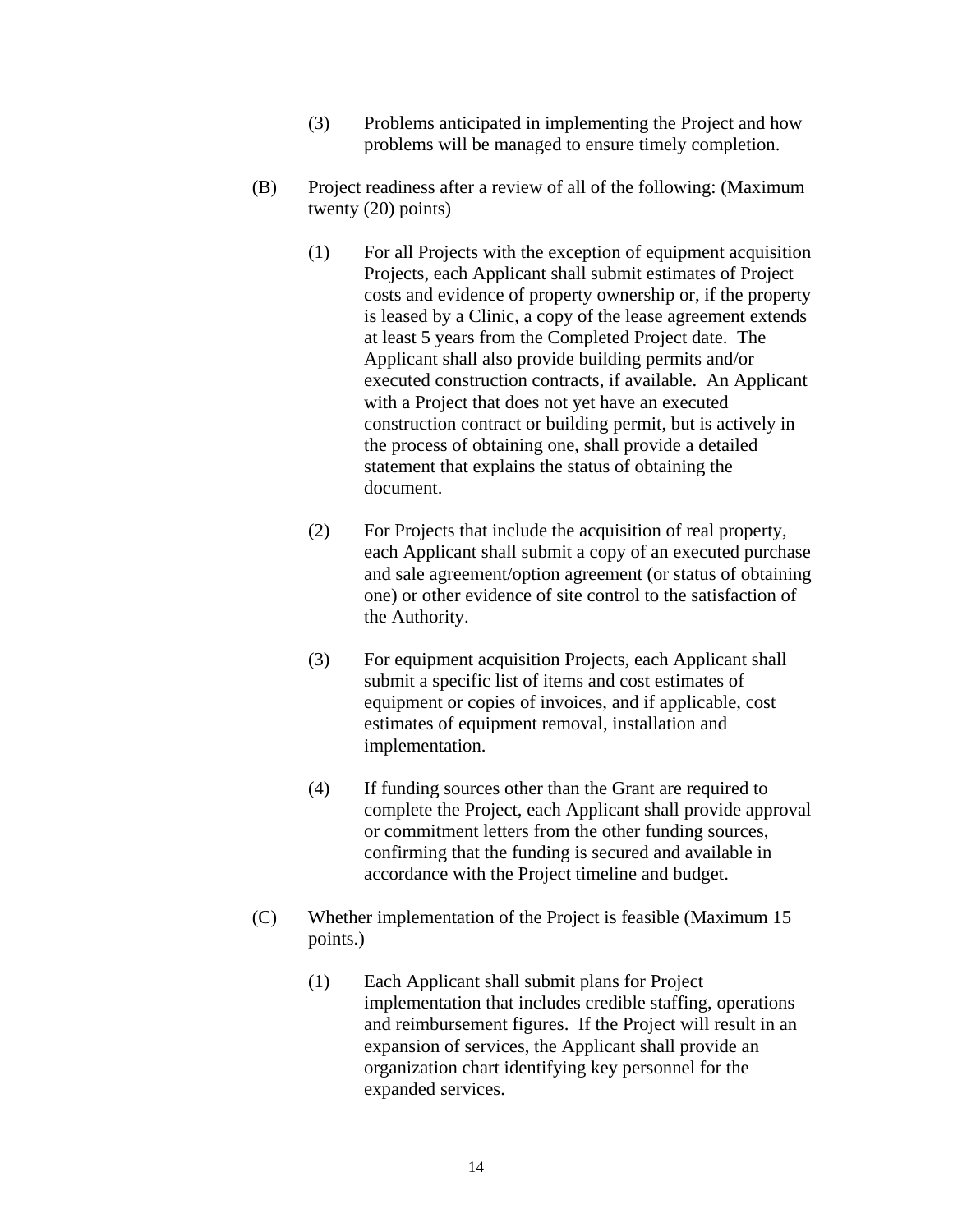- (2) Each Applicant shall submit a prepared feasibility study, funding letters or other documentation, such as the minutes of the Board of Director meeting in which the project was approved, to demonstrate that the Project will generate sufficient revenues to provide on-going support for new or expanded services and/or research programs. If revenues generated by the Project will be insufficient, the Applicant's revenues shall be sufficient as determined by Authority Staff to provide on-going support.
- (D) If the Authority Staff determines at its discretion that the Applicant does not demonstrate timeliness, readiness, or feasibility, applicant MAY NOT be eligible for grant funding.
- (e) The sources and uses of funds (not scored but required):
	- (1) The Applicant shall detail all sources of funds required to complete the proposed Project. Sources may include, but are not limited to, the total Grant request, borrowed funds, internal assets, and other sources. If the Project, or a portion of the Project, has been or will be submitted to other lenders or grantors for funding, the Applicant shall list them and the status of their consideration.
	- (2) The Applicant shall detail the uses of all funds required to complete the proposed Project. The total uses shall not exceed the total of all available fund sources.

Note: Authority Cited: Sections 15437 and 15438 (d) of the Government Code. Reference: Sections 15438 (q) and 15438.6 of the Government Code.

### **Section 7085. Initial Allocation**

The Authority Staff shall rank the Application Forms based on the highest scores received. In the event that more than one Applicant has the same score, Authority Staff shall assign those Applicants the same ranking. The Executive Director shall make an Initial Allocation to the Applicants, taking into account the ranking of all Applicants, the total amount of funds requested and the total amount of funds available. In the event total funds requested exceed total funds available, the Executive Director shall make an Initial Allocation according to the following allocation schedule:

- (a) The Authority shall allocate available funds to the highest-ranking Applicants, equal to 100 percent of the Applicant's Grant request, to be known as Rank # 1.
- (b) The Applicants who score below Rank # 1, will be maintained on a Waiting List, and may be eligible for funding in the Second  $(2<sup>nd</sup>)$  Funding Round, if funds are available.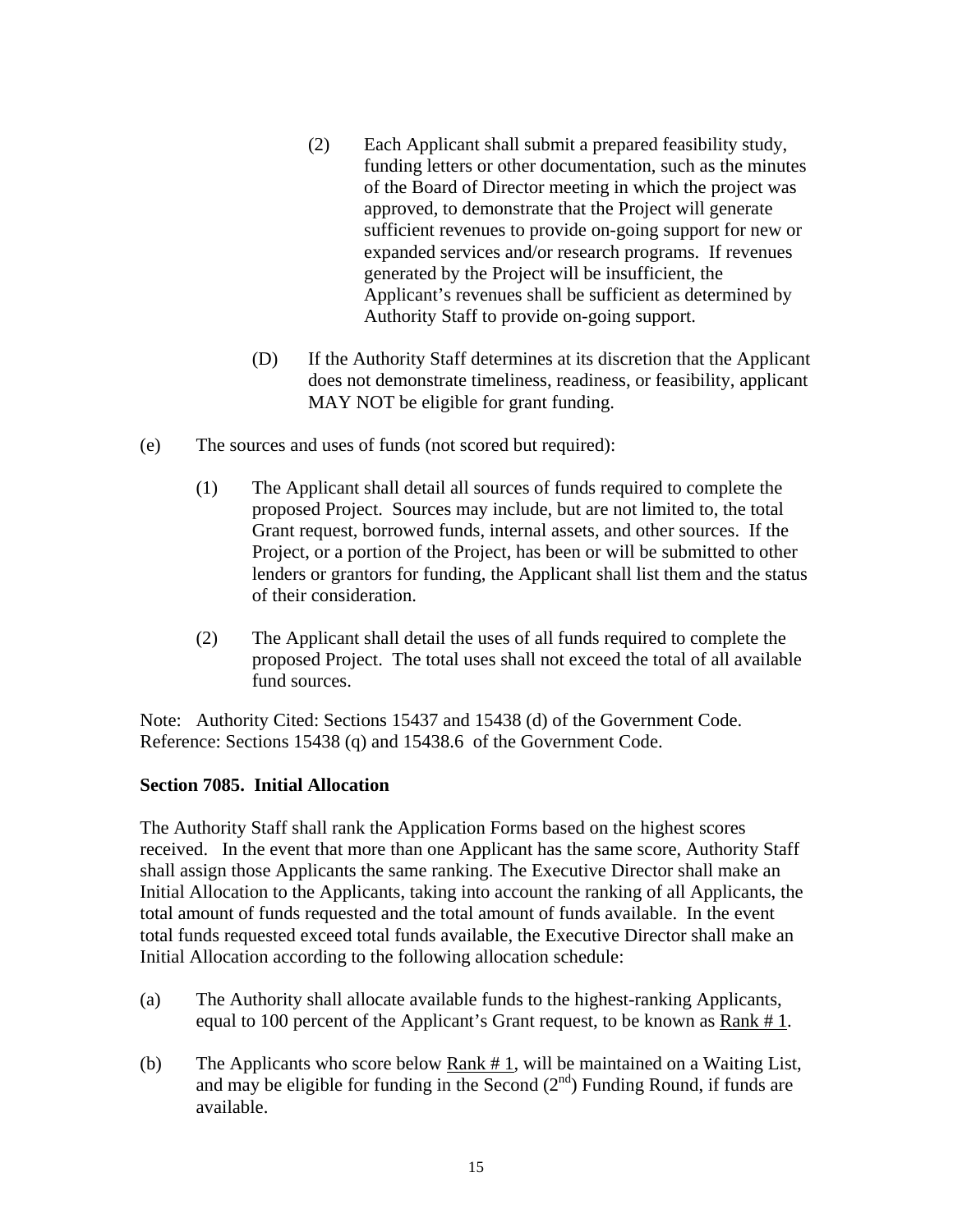(c) In the event that Applicants score the same points, Authority Staff will determine ranking based on points scored in the following order: population served, proposed services, financial capacity, and project readiness.

Note: Authority Cited: Sections 15437 and 15438 (d) of the Government Code. Reference: Sections 15438 (q) and 15438.6 of the Government Code.

### **Section 7086. Broad Geographic Distribution**

- (a) After the Initial Allocations are made, the Executive Director shall ensure that a minimum of eight million dollars (\$8,000,000) has been initially allocated for Projects in each of four (4) regions, including the Central Coast, Los Angeles/Ventura, Northern/Central and Southern California. If any region receives less than eight million dollars (\$8,000,000) in total Grant funds, the Initial Allocation to the regions with excessive funds shall be reduced in an amount sufficient to mitigate the deficiency in any region receiving insufficient funds. To accomplish this purpose, funds shall be re-allocated from the lowest scored Applicants in the region with excessive funds to the highest scored Applicants that did not receive Grant funds under the Initial Allocation in the region with insufficient funds.
- (b) The distribution of the Total Grant Funds in excess of \$32 million allocated to particular regions shall be based solely on points scored by each Applicant, regardless of the Applicant's geographic locations.
- (c) In the event that an Applicant appeals to the Authority and the Authority approves the appeal, the funding for the approved appeal will come from excess funding described in subdivision (b) of this Section. To accomplish this purpose, funds shall be re-allocated from the lowest scored Applicants that were identified as eligible for the excess funding.

Note: Authority Cited: Sections 15437 and 15438 (d) of the Government Code. Reference: Sections 15438 (q) and 15438.6 of the Government Code.

# **Section 7087. Notification of Initial Allocation**

When the Initial Allocation of funds has been made to Applicants after taking into account the total amount of funds available, and adjusted to allow for Broad Geographic Distribution, the Authority shall notify each Applicant in writing, stating their score and proposed amount of the Initial Allocation, or the Applicant's position on the Waiting List, if applicable.

Note: Authority Cited: Sections 15437 and 15438 (d) of the Government Code. Reference: Sections 15438 (q) and 15438.6 of the Government Code.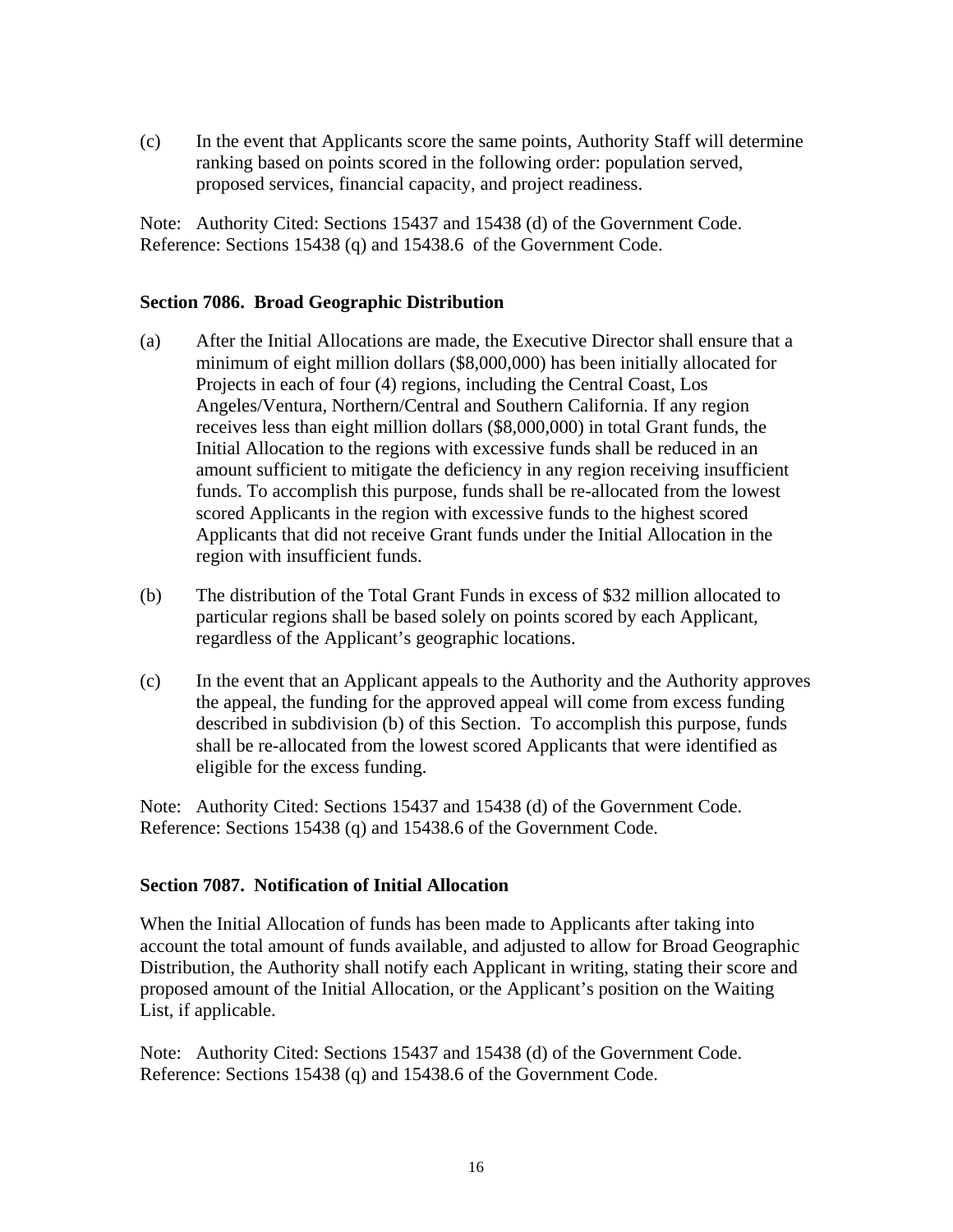### **Section 7088. Appeals**

- (a) Availability. An Applicant may file an appeal of any Initial Allocation. The grounds for any such appeal shall be limited to Applicant eligibility pursuant to Sections 7076 and 7083 No Applicant may appeal the Authority Staff evaluation of an Initial Allocation to another Applicant.
- (b) Timing. The appeal shall be submitted in writing and must be received by the Authority no later than ten (10) calendar days following the transmittal date of the notification of Initial Allocation.
- (c) Review. The Authority Staff shall review the written appeal based upon the existing documentation submitted by the Applicant when the Application Form was filed. The Authority Staff shall make a finding as to the merit of the appeal and shall notify the Applicant as to the decision no later than ten (10) calendar days after receipt of the appeal. The decision of Authority Staff may be further appealed to the Authority, by written notification to the Executive Director and personal appearance before the Authority. The Executive Director shall notify the Applicant of the date of the Authority meeting at which the matter will be considered.
- (d) Successful appeals. If the Authority approves Grant funding to an Applicant on appeal, the funding for the Applicant's Project shall be secured by amending the Initial Allocation, which may result in a reduction or elimination of Grant funds awarded to lower scoring Applicants who would have otherwise received Grant funds. If this occurs, the lower scoring Applicants will be placed on the Applicant Waiting List.

Note: Authority Cited: Sections 15437 and 15438 (d) of the Government Code. Reference: Sections 15438 (q) and 15438.6 of the Government Code.

### **Section 7089. Approval of Grant and Notification of Grantees**

When Initial Allocations have been determined, after taking into account the total funds available, Broad Geographic Distribution and any appeals considered by the Authority, Authority Staff shall recommend to the Authority at its regularly scheduled meeting that the Initial Allocations be approved as Final Allocations. Any Final Allocation approved by the Authority shall be awarded as Grants. Grantees shall be notified within five (5) business days in writing of the amount of the Grant approval.

Note: Authority Cited: Sections 15437 and 15438 (d) of the Government Code. Reference: Sections 15438 (q) and 15438.6 of the Government Code.

### **Section 7090. Any Remaining Funds**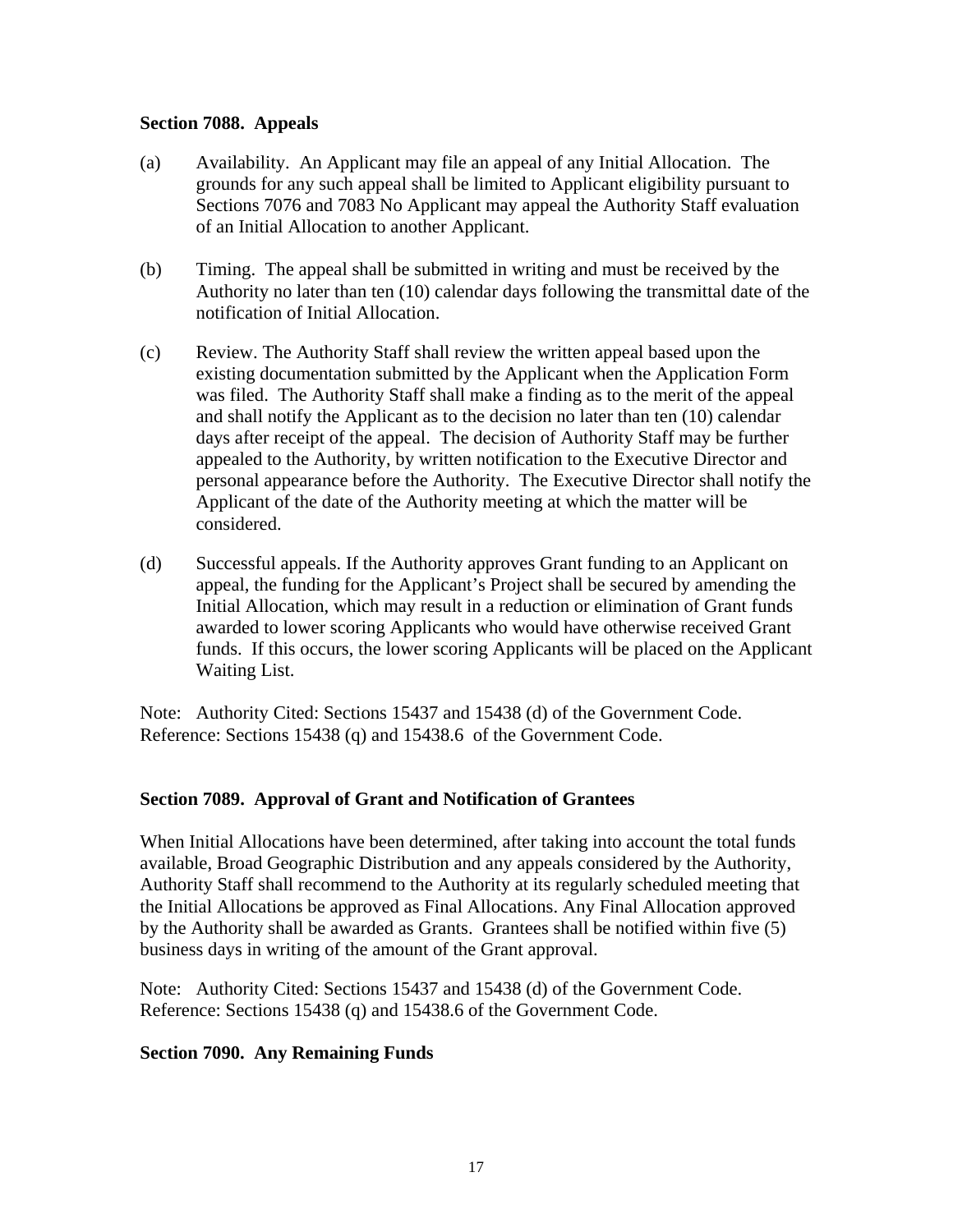If there are any remaining funds after the First  $(1<sup>st</sup>)$  Funding Round, the Authority may, in its sole discretion, award Grants to those Applicants on the Waiting List in a Second  $(2<sup>nd</sup>)$ Funding Round. After funding Grants to Applicants on the Waiting List, the Authority may, in its sole discretion, award Grants in a manner that is consistent with the purpose and requirements of the program.

Note: Authority Cited: Sections 15437 and 15438.6 (d) of the Government Code. Reference: Sections 15438 (q) and 15438.6 of the Government Code.

# **Section 7091. Approval of Grant Use Change**

The Authority or the Authority Staff may, on a case-by-case basis, consider a change in the use of the Grant if the Grantee demonstrates, to the Authority or the Authority Staff's satisfaction, that the change is consistent with the program.

Note: Authority Cited: Sections 15437 and 15438.6 (d) of the Government Code. Reference: Sections 15438 (q) and 15438.6 of the Government Code.

# **Section 7092. Grant Agreements**

The terms and conditions of a Grant shall be set forth in a Grant Agreement, which shall include, but not be limited to, all of the following terms and conditions:

- (a) A Grant amount not greater than the maximum Grant amount shown under Section 7078.
- (b) A Project Period. The project period may be extended at the discretion of the Authority, pursuant to Section 7095.
- (c) Disbursement procedures pursuant to Section 7093 or Section 7095, as applicable.
- (d) A provision that any unused funds and any unused investment earnings on such Grant funds shall revert to the Authority.
- (e) Agreement to comply with the Community Clinic Grant Program of 2005 and these regulations.
- (f) Agreement that the Grantee will defend, indemnify and hold harmless the Authority and the state, and all officers, trustees, agents and employees of the same, from and against any and all claims, losses, costs, damages, or liabilities of any kind or nature, whether direct or indirect, arising from or relating to the Grant or Project.
- (g) Agreement to comply with state and federal laws outlawing discrimination, including, but not limited to those prohibiting discrimination because of sex, race, color, ancestry, religion, creed, national origin, physical disability (including HIV and AIDS), mental disability, medical condition (including cancer or genetic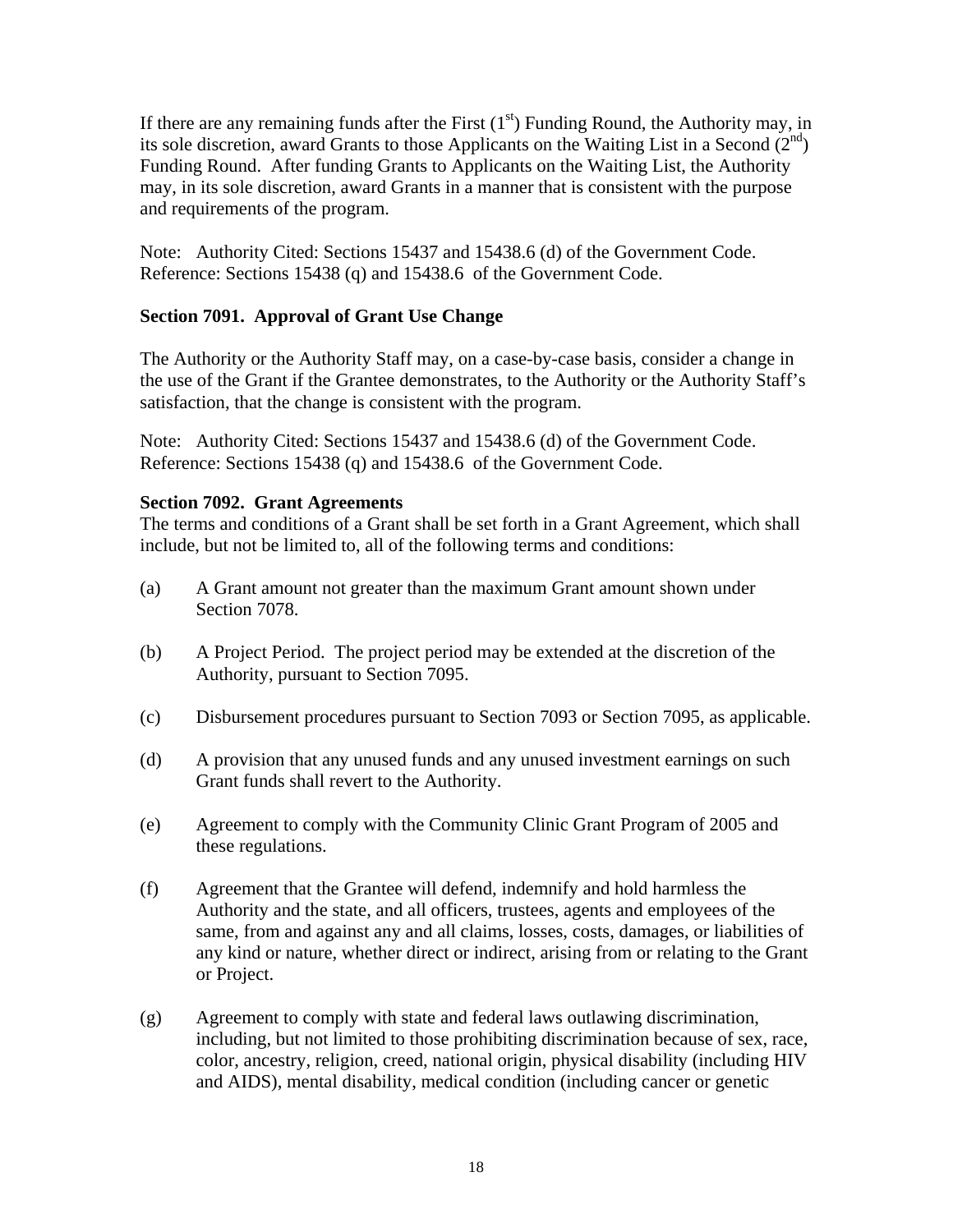characteristics), sexual orientation, political affiliation, position in a labor dispute, age, marital status, and denial of statutorily-required employment-related leave.

- (h) Agreement that continued compliance with Community Clinic Grant Program of 2005 requirements is the Grantee's responsibility.
- (i) Agreement that the Grant shall only be used for Projects as described in Grantee's Application Form and approved by the Authority.
- (j) Any audit provisions.
- (k) Agreement that the Grantee will not dispose of any component of the Project before the end of the useful life of that component of the Project.
- (l) Any provisions relating to lease agreements pursuant to Section 7094.
- (m) Any other provisions required by the Authority.

Note: Authority Cited: Sections 15437 and 15438 (d) of the Government Code. Reference: Sections 15438 (q) and 15438.6 of the Government Code.

### **Section 7093. Release of Funds**

- (a) No Grant funds shall be released to a Grantee until the following information has been provided to the satisfaction of Authority Staff:
	- (1) For construction projects, any supporting documentation that was incomplete with the Application Form shall be finalized and submitted along with a copy of the executed construction contract and the building permit.
	- (2) For real property acquisition Projects, a copy of the executed purchase and sale agreement/option agreement and a copy of an appraisal reflecting that the appraised value of the real property (when added to the amount of reasonable transaction and closing costs) is not less than the sum of the Grant and all other funding sources necessary to acquire the Project. The appraisal shall be no older than six months and shall be completed by a state certified appraiser.
	- (3) For all construction Projects, evidence of property ownership or if the property is leased to a Clinic, a copy of the lease agreement that satisfies the requirement of Section 7094. Construction contracts in excess of \$25,000 require copies of three (3) bids, exceptions to this policy will be considered on a case by case basis, with adequate justification.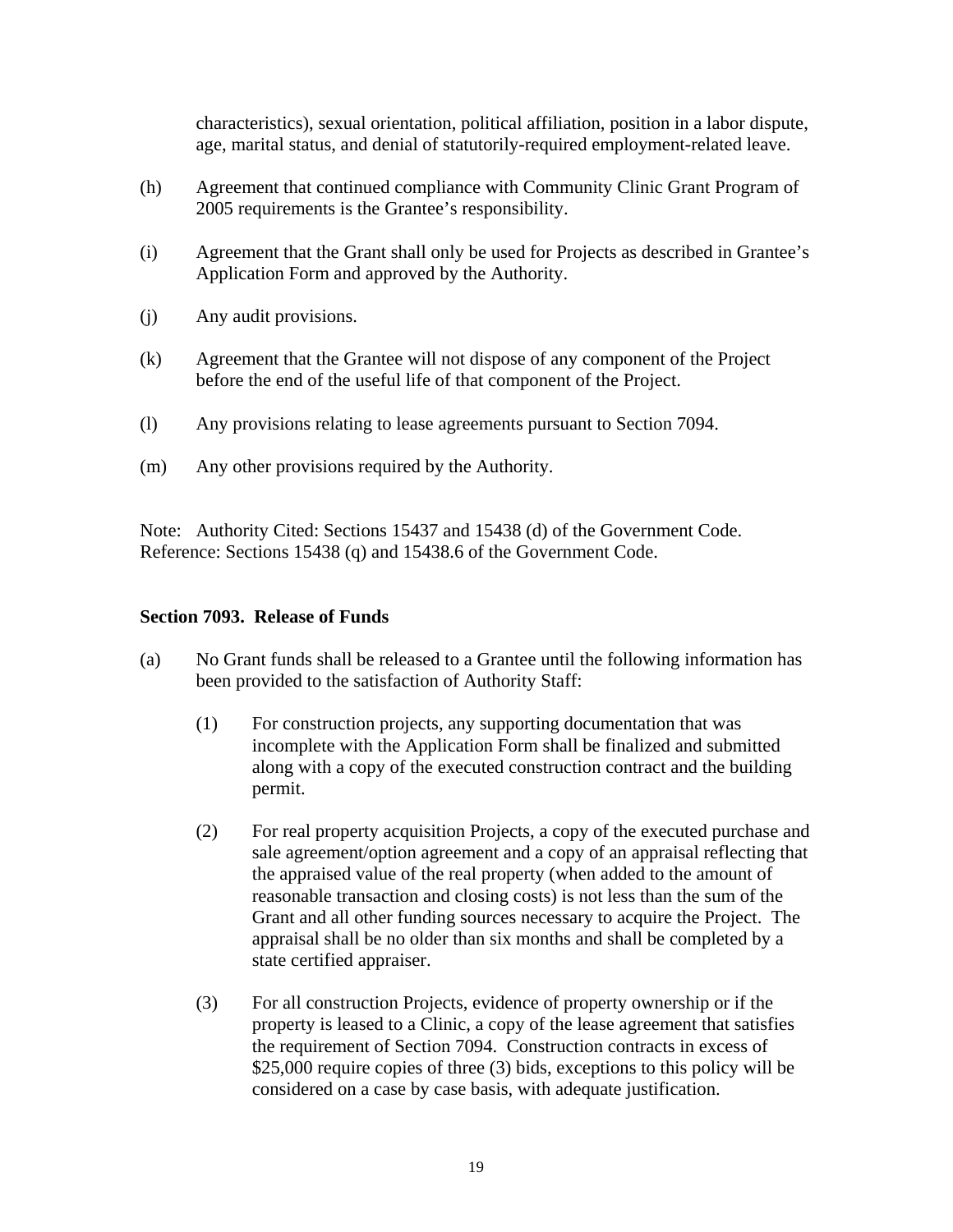- (4) For equipment acquisition Projects, any supporting documentation that was incomplete when the Application Form was submitted or not provided at that time shall be finalized and submitted along with a list of items to be purchased and all purchase orders. Any single equipment, furnishing, or information technology item in excess of \$25,000 requires copies of three (3) bids, exceptions to this policy will be considered on a case-by-case basis, with adequate justification.
- (5) Evidence that all other funds, if needed, are in place to complete Project.
- (6) An executed Grant Agreement.
- (7) When applicable, evidence that there are no outstanding issues related to the California Environmental Quality Act or any other applicable laws, if this information was not provided with the Application Form.
- (8) Completed Grant Disbursement Forms.
- (b) Grantee shall provide this information within twelve (12) months of the date of Final Allocation for the corresponding funding round or the grant will be forfeited to the Authority except in cases where the recipient demonstrates, to the satisfaction of the Authority, extraordinary circumstances that prevent the recipient from meeting this requirement.
- (c) Documentation provided for the release of Grant funds shall clearly show that the Grant award does not exceed the cost of the Project.
- (d) Grant funds shall be released in one (1) lump disbursement only, with exceptions to be approved on a case-by-case basis by the Authority Staff.
- (e) The Authority shall retain 10 percent of the Final Allocation amount for each applicant until adequate Project completion documentation has been provided.

Note: Authority Cited: Sections 15437 and 15438.6 (d) of the Government Code. Reference: Sections 15438 (t) and 15438.6 of the Government Code.

### **Section 7094. Requirements for Construction Projects on Leased Property**

If a Clinic proposes to use Grant funds for a Project other than equipment acquisition on property where the Clinic is a lessee under a lease agreement, the following requirements shall be satisfied prior to any release of Grant funds pursuant to Sections 7093:

(1) The lease agreement shall provide the Clinic full access to the site to carry on its healthcare purposes. The term of the lease agreement must be at least 5 years.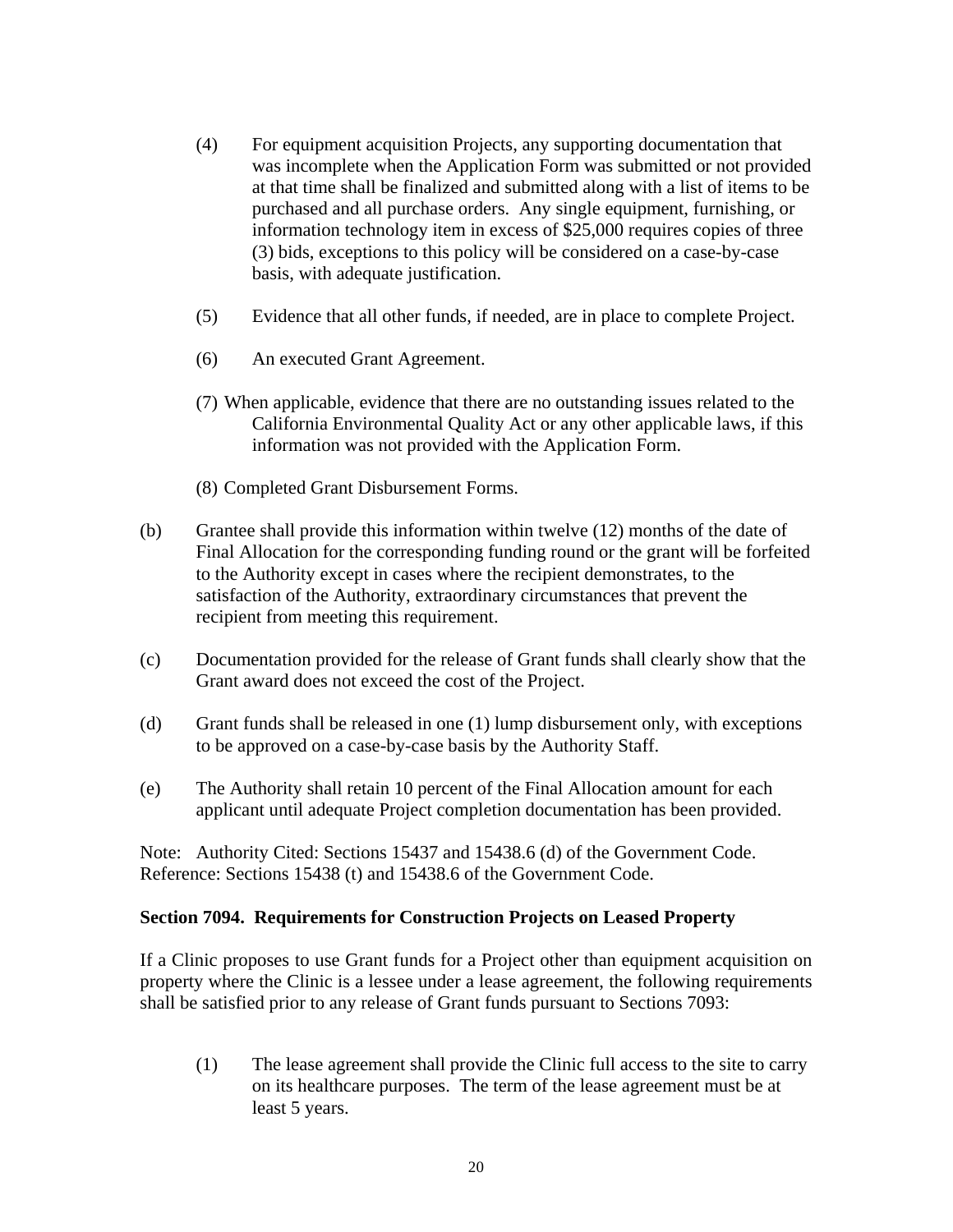- (2) The Grant Agreement must provide that if the lease agreement is terminated prior to the term provided in (1) above, the Authority is entitled to recover the Grant funds pursuant to Section 7096.
- (3) No Projects on leased property shall include improvements to any common areas that are shared with other tenants or areas that are not leased by the lessee Clinic under the lease agreement.
- (4) Prior to approval of the Grant by the Authority, the Applicant shall submit the proposed lease agreement for review.

Note: Authority Cited: Sections 15437 and 15438 (d) of the Government Code. Reference: Sections 15438 (q) and 15438.6 of the Government Code.

# **Section 7095. Completion of Grant Funded Project**

- (a) The Grantee shall certify to the Authority that the Project is complete and, to the extent not already provided to the Authority, provide supporting documentation as follows:
	- (1) Construction Projects require documentation including, but not limited to, copies of the certificate of occupancy, final payment certification by the architect, final payment request from the contractor and corresponding copies of cancelled checks or other documentation supporting payment.
	- (2) Real property acquisition Projects require a copy of the final closing statement with certification by the title company.
	- (3) Equipment acquisition Projects require complete packages of purchase orders, invoices and copies of cancelled checks or other documentation supporting payment.
- (b) If the Grantee fails to complete the Project within eighteen (18) months from the Final Allocation date (plus any Authority or Authority Staff approved extensions), the Authority may require remedies, including forfeiture and return of the Grant to the Authority.
- (c) On a case-by-case basis, the Authority or the Authority Staff may approve a time extension beyond 18 months for extraordinary or unavoidable delays where the Grantee can demonstrate that it occurred through no fault of its own.
- (d) Documentation provided to establish the completion of a Project should clearly show that the Grant award did not exceed the cost of the Project.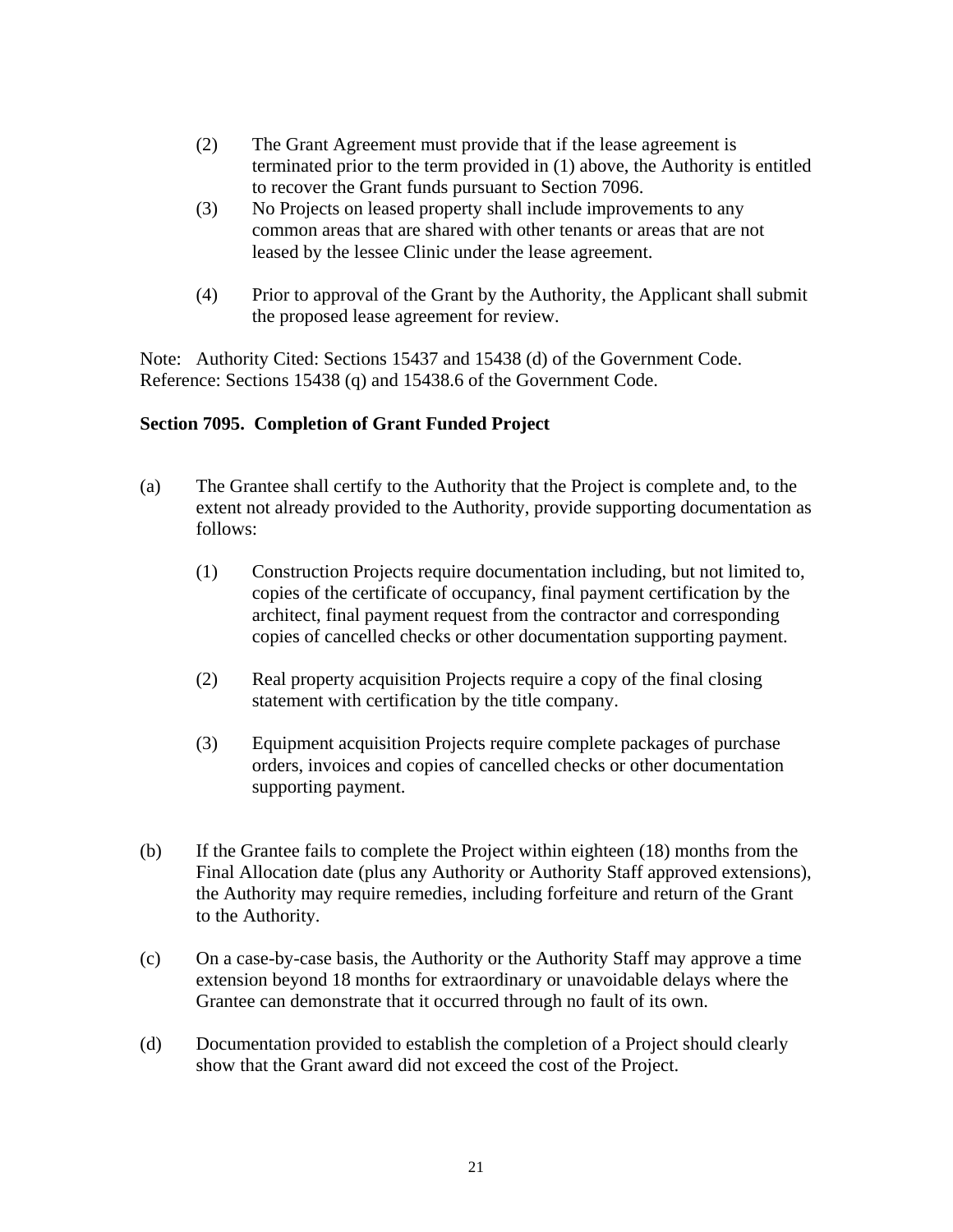(e) Upon receipt of acceptable documentation exhibiting project completion, the Authority shall release the 10 percent retention of Grant funds to the Grantee.

Note: Authority Cited: Sections 15437 and 15438 (d) of the Government Code. Reference: Sections 15438 (q) and 15438.6 of the Government Code.

### **Section 7096. Recovery of Funds for Non-Performance and Unused Funds**

- (a) If the Authority determines that Grants were not used consistent with the Community Clinic Grant Program of 2005 requirements and the terms of the Grant Agreement for an approved Project, the Authority may require remedies, including a return of all Grant funds.
- (b) In cases where Grant funds paid for a component of a Project that does not specifically benefit Program targeted patients, such as permit fees, planning fees, or land acquisition costs, and if the Authority determines the Grantee did not complete a larger Project as described in the timelines provided with the Application, the Authority may require remedies, including a return of all Grant funds.
- (c) If any portion of the Grant is forfeited to the Authority, the forfeited funds shall be allocated to the highest scoring Applicant that did not receiving an Allocation.

Note: Authority Cited: Sections 15437 and 15438 (d) of the Government Code. Reference: Sections 15438 (q) and 15438.6 of the Government Code.

### **Section 7097. Audits**

The Authority Staff, California Department of Insurance or its designee, Commissioner, or Bureau of State Audits may conduct periodic audits/site visits to ensure Grantees are using Grant funds consistent with approved Projects. Grantees shall retain all Program documentation and financial data necessary to substantiate the purposes for which the Grant funds were spent for a period of three (3) years after the certification of completion of the Project has been submitted.

Note: Authority Cited: Sections 15437 and 15438.6 (d) of the Government Code. Reference: Sections 15438 (q) and 15438.6 of the Government Code.

### **Section 7098. Reporting Requirements**

(a) The Authority shall provide notice to the Commissioner upon approving or denying any application from any Clinic. The Authority shall provide annual reports to the Commissioner and shall include at a minimum, total dollars awarded in Grants, description of each Project funded in the period reported upon, the amount awarded to